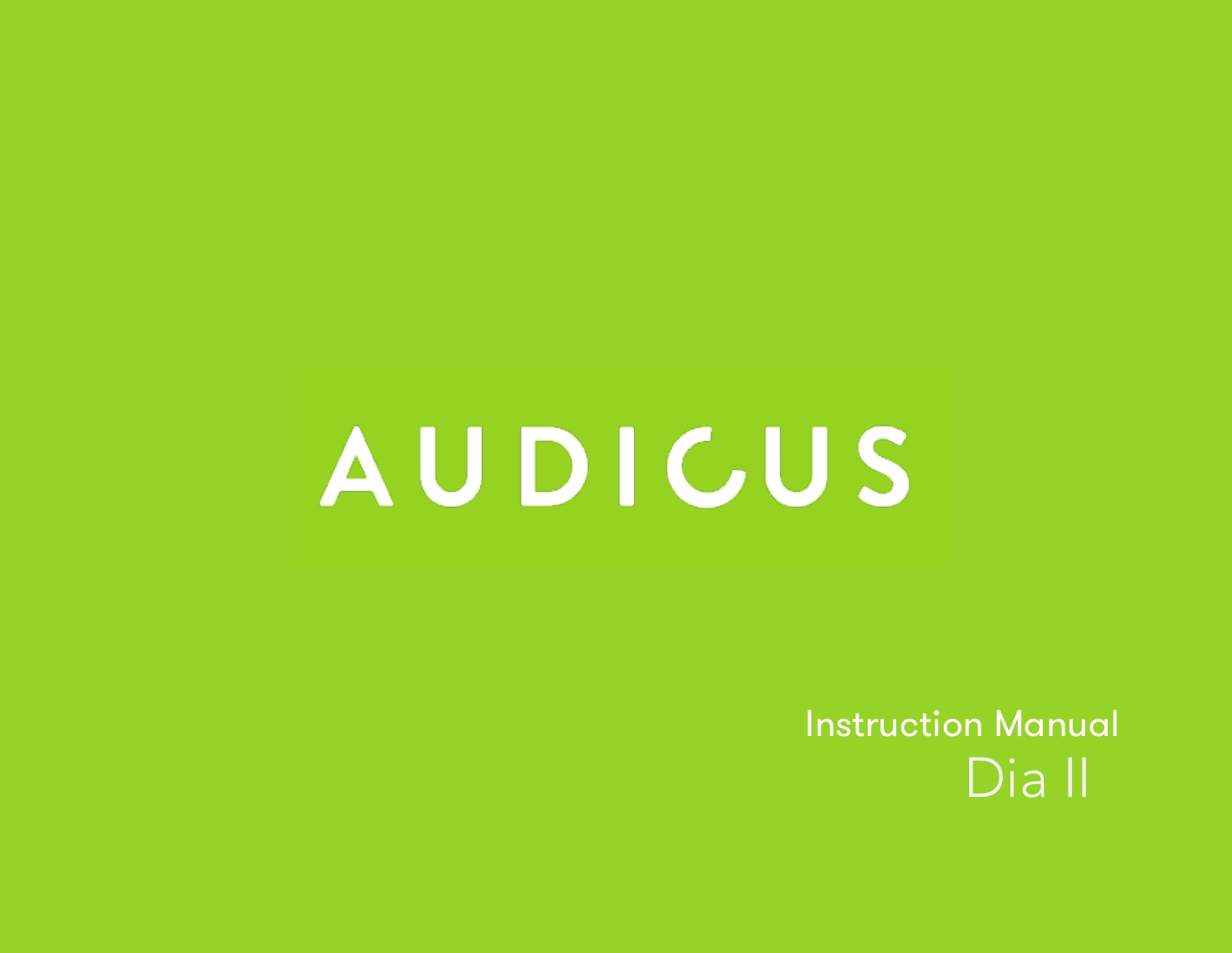# **Thank you for choosing Audicus!**

We are excited for you to experience our hearing aids!

The Dia II is our top-rated hearing aid. It offers high quality sound processing, wireless features, and an ergonomic shell design. In addition, it has:

- Open fit
- Improved speech recognition
- Superior feedback and noise reduction
- Sleek, award-winning design
- Universal sound processor

The Dia II is a sophisticated hearing aid programmed to your hearing loss.

If you have any questions, feel free to contact us at 844-616-7284 or contact@audicus.com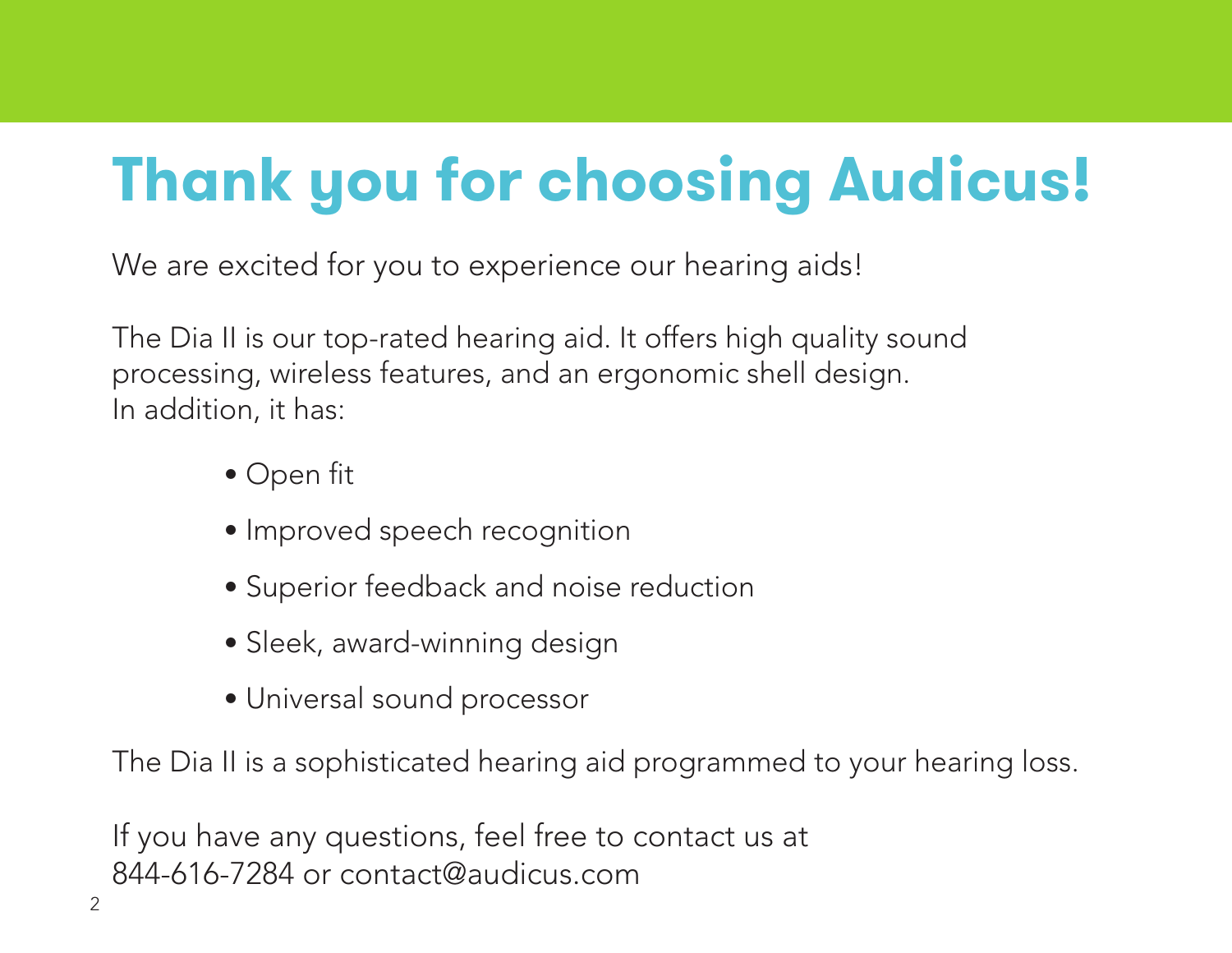#### **Contents**

| What's Inside?          |   |
|-------------------------|---|
| First Two Weeks         |   |
| <b>Batteries</b>        |   |
| On/Off                  | 1 |
| Wearing the Hearing Aid | 1 |
| Volume Adjustments      | 1 |
| Cleaning                | 2 |
| Changing the Tube       | 2 |
| Cleaning the Tube       | 2 |
| Basic Volume Remote     | 2 |

| What's Inside?          |    | <b>Basic Volume Remote Overview</b> | 24 |
|-------------------------|----|-------------------------------------|----|
| First Two Weeks         | 6  | Getting Started with Remote         | 25 |
| <b>Batteries</b>        | 8  | Remote Programs / Volume            | 26 |
| On/Off                  | 12 | Remote Troubleshooting              | 28 |
| Wearing the Hearing Aid | 13 | Maintenance and Use                 | 29 |
| Volume Adjustments      | 19 | Technical Information               | 32 |
| Cleaning                | 20 | Returns and Warranty                | 33 |
| Changing the Tube       | 21 | FDA Information                     | 34 |
| Cleaning the Tube       | 22 | Warnings and Side Effects           | 37 |
| Basic Volume Remote     | 23 | Contact Us                          | 39 |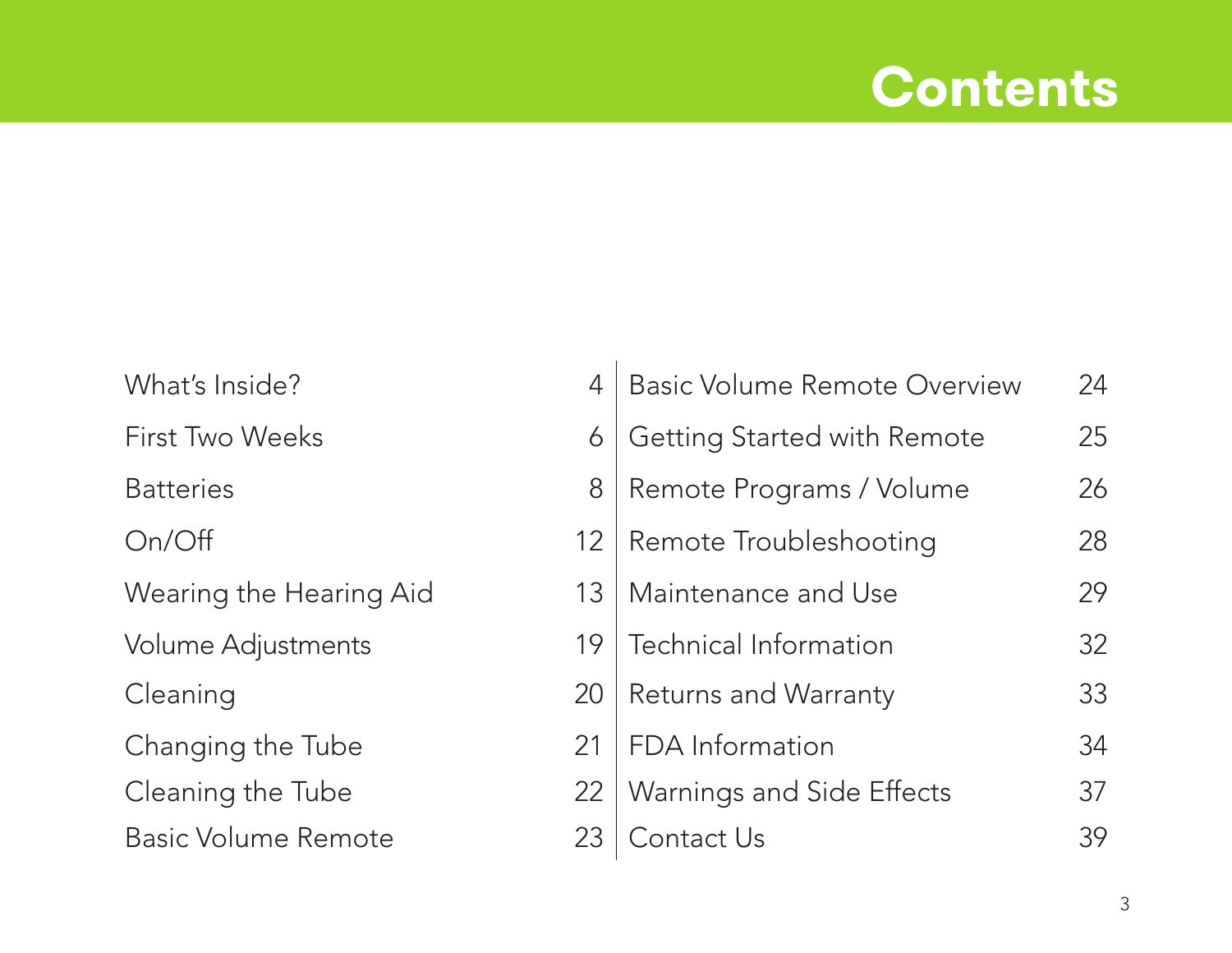### **What's Inside?**



| <b>Component</b>       | <b>Function</b>                                  |
|------------------------|--------------------------------------------------|
| Microphone             | Picks up sound for the system to process         |
| Receiver               | Amplifies the outgoing sound                     |
| Push Button            | Changes listening programs                       |
| Open Tube              | Sends sound into the ear                         |
| Dome                   | Holds speaker in place and guides sound into ear |
| <b>Retention Guard</b> | Stabilizes hearing aid while in the ear          |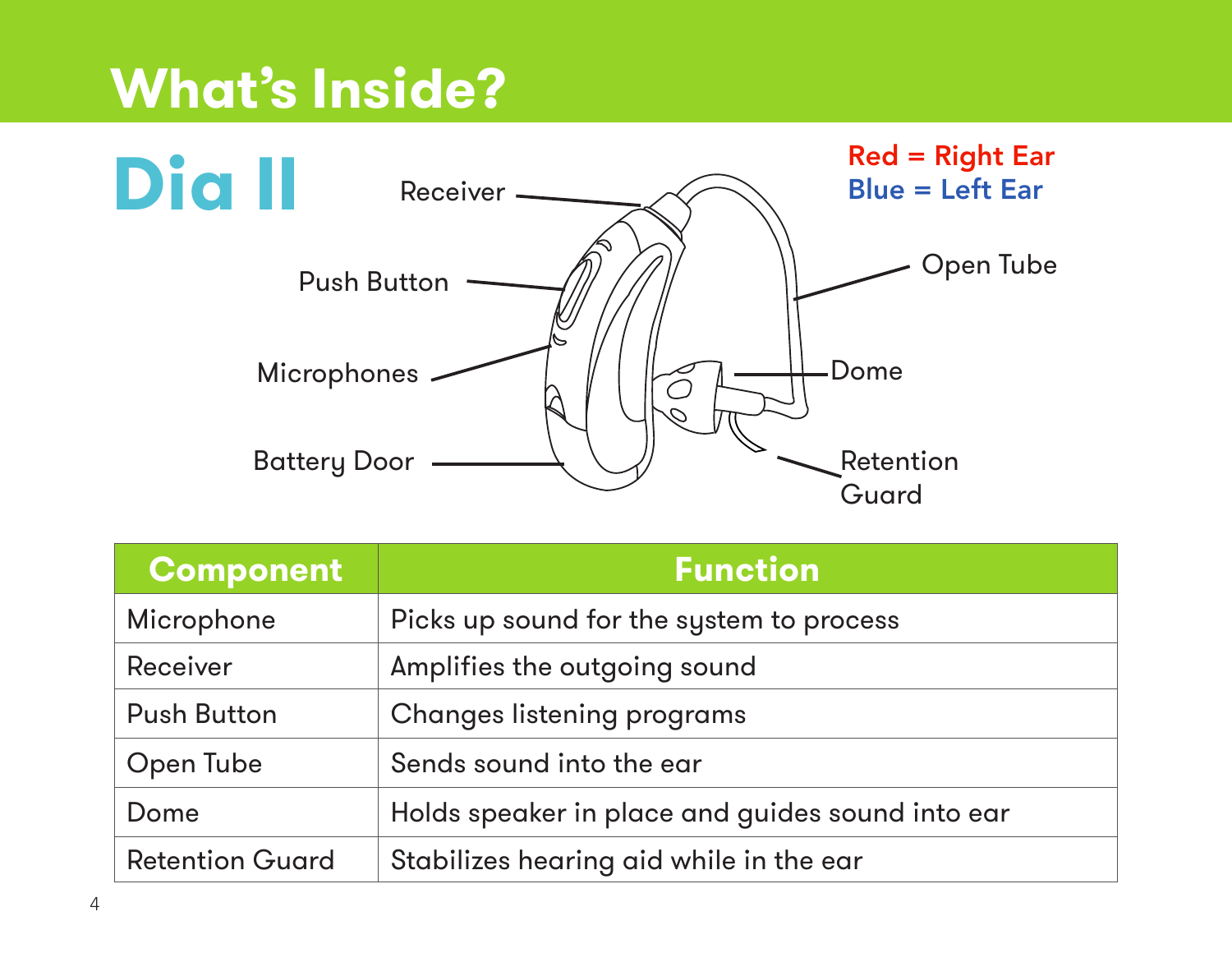# **What's Inside?**

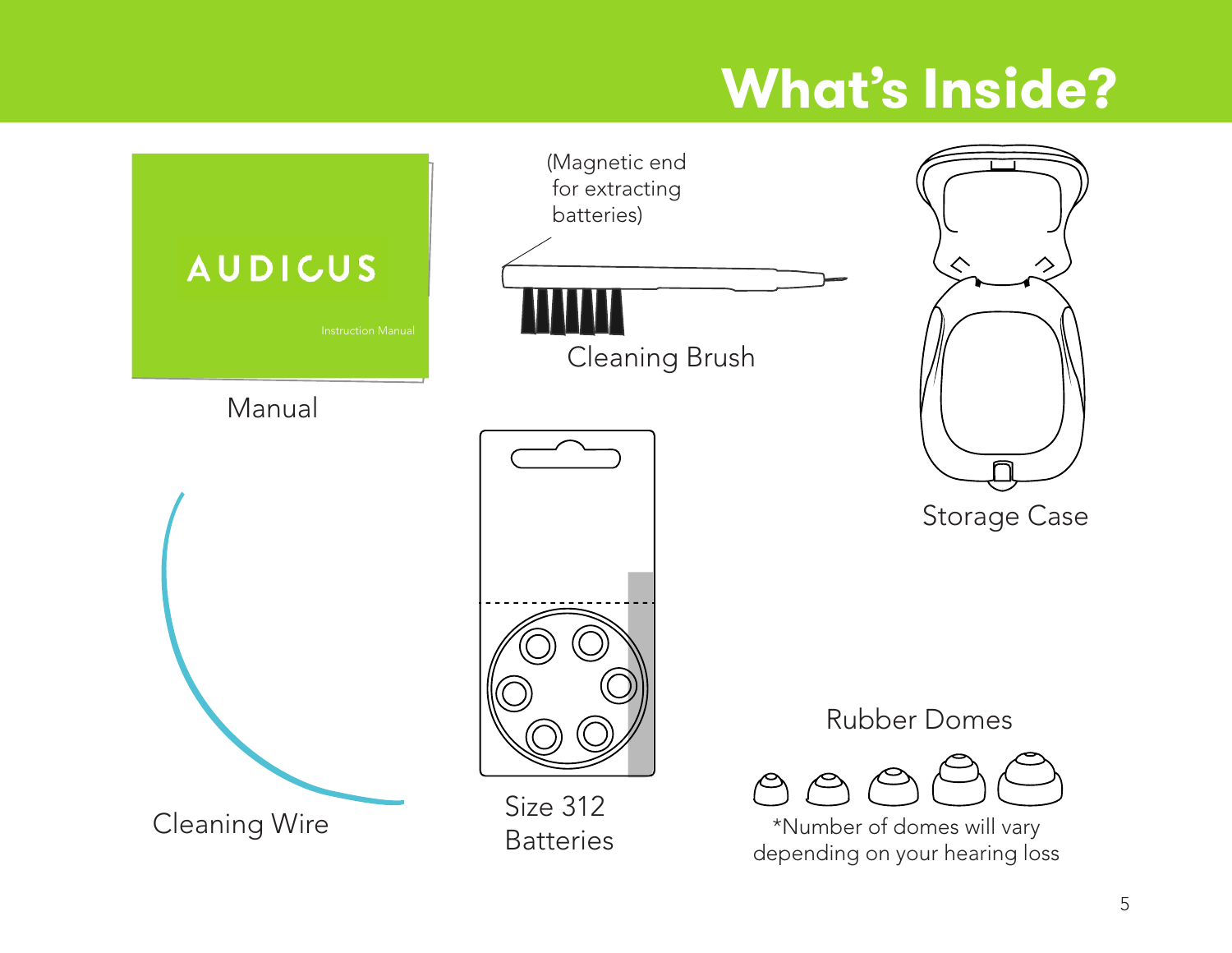# **Adjusting to the Hearing Aid**

#### Fit Experience in the First Two Weeks

The first two weeks of owning your hearing aid are a crucial time for getting accustomed to the fit of your device. We recommend the following:

- 1. Find the right size Dome for YOU:
	- Your device comes prefitted with a size **medium** dome. Also provided is a variety of domes to help you find the best fit.
	- The dome should fit snugly in your ear canal like a cork in a wine bottle. If too loose, this can create a whooshing or whistling sound. This can be solved by using a larger dome size.
- 2. Decide if the Retention Guard helps
	- The retention guard curls down, towads the back and into the outer bowl of your ear to keep the hearing aid in place. It's designed to provide extra stability, but many customers don't find it necessary. For questions on adjusting/remove this piece, call us at 844-616-7284.
- 3. Adjusting to the comfort levels
	- Some discomfort is normal in the first 1-2 weeks. Give us a call for some helpful tips and tricks to adjusting to the comfort of a hearing device.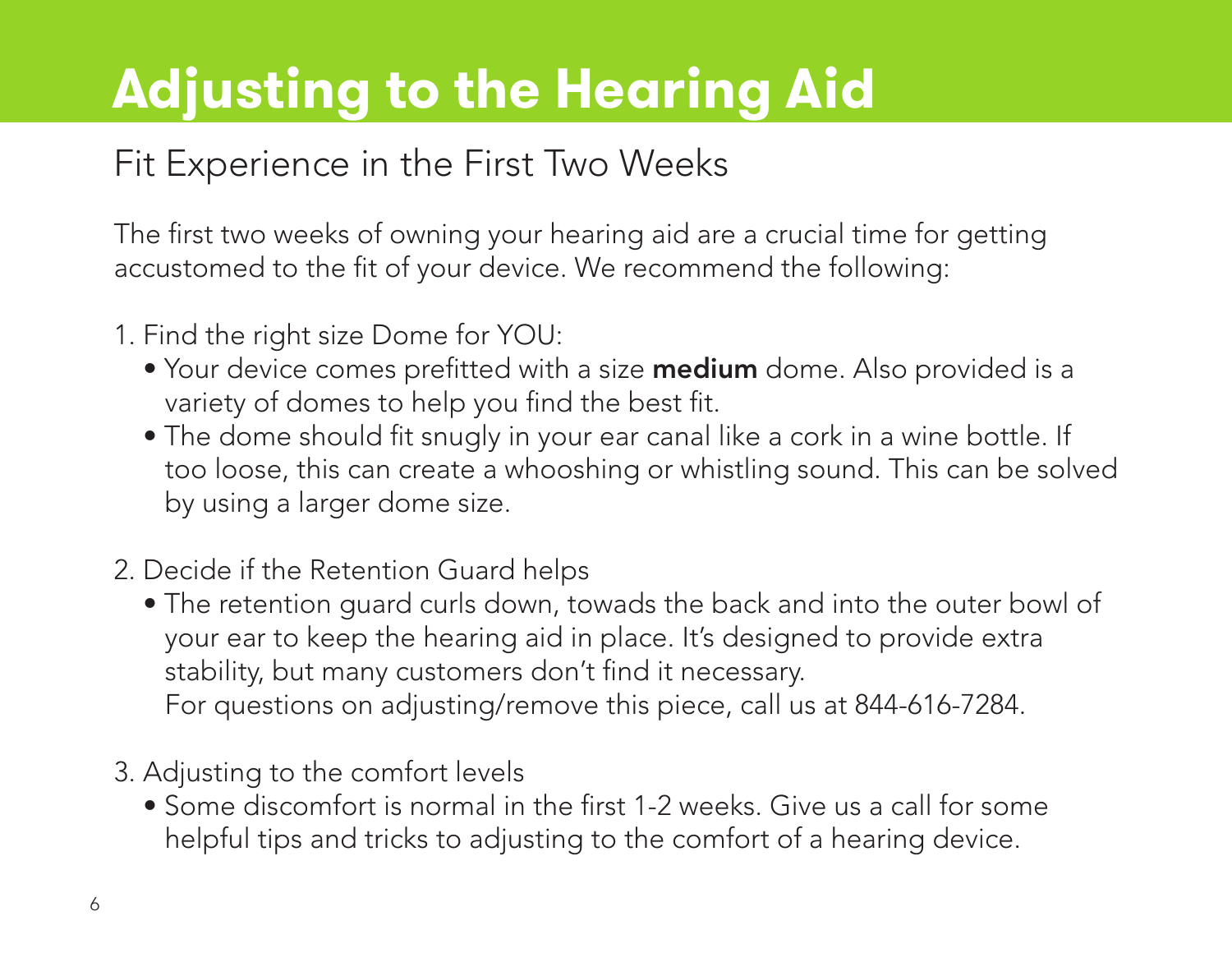# **Adjusting to the Hearing Aid**

#### Sound Experience in the first 6 weeks

The first six weeks of owning your hearing aid are also a crucial time for getting accustomed to the sound of your device. We recommend the following:

- 1. Adjusting To Hearing Again:
	- Adjusting to your hearing aids may take up to 4-6 weeks. You may hear sounds you haven't heard in years; initially sounds may be uncomfortably loud, tinny, or hollow.
	- The best way to acclimate to your hearing aids is to wear them regularly, until the sound quality is comfortable and you have adjusted to the new sounds you've been missing out on!
- 2. Reprogramming
	- Audicus offers free adjustments for the life of the hearing aid. Most people don't require an adjustment, but it can help the sound clarity or amplification of the device. Give us a call if you feel your hearing aid needs an adjustment.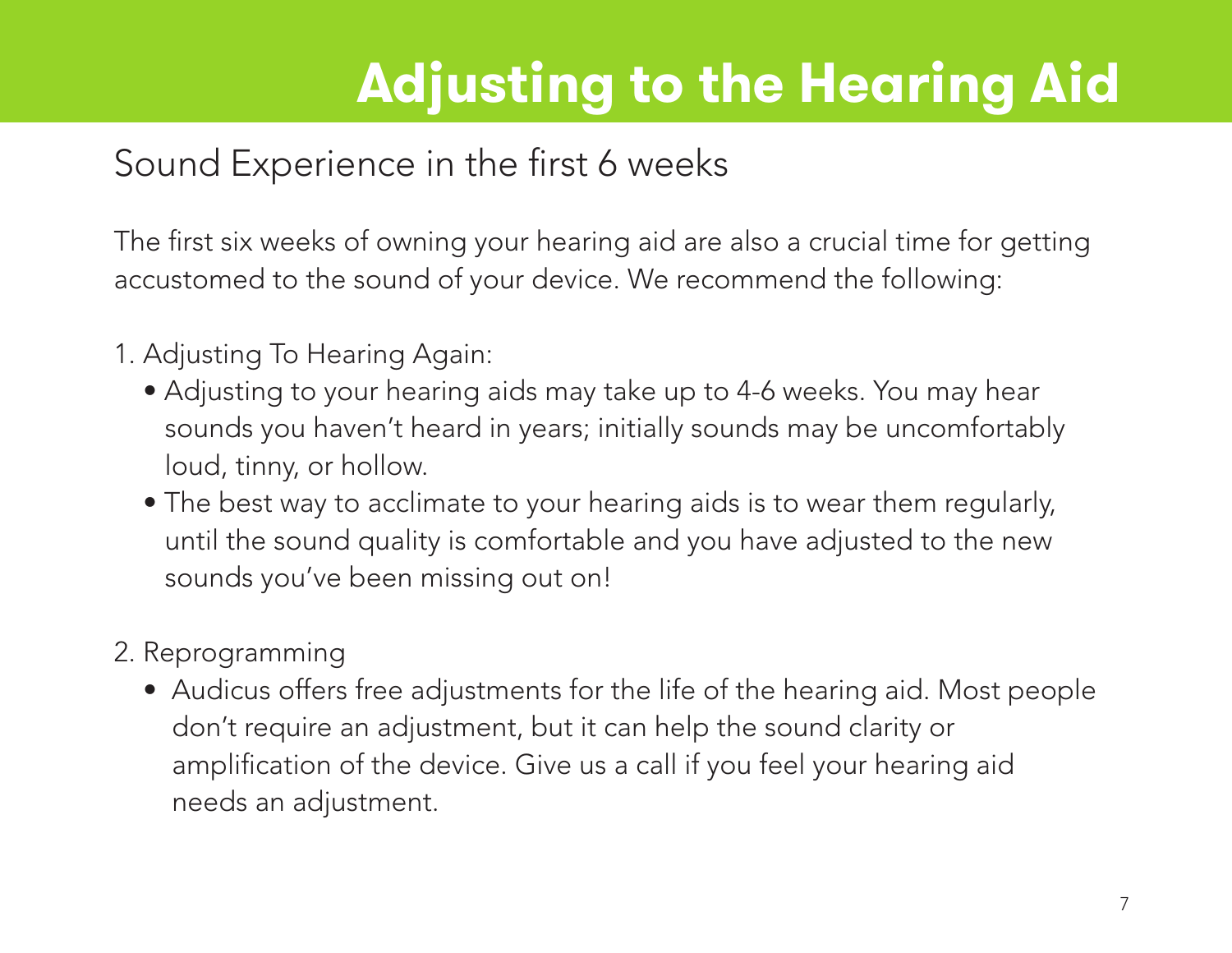#### Battery Use

When not in use (e.g., when asleep) open the battery compartment completely to preserve battery power. Please remove battery completely if the hearing aid will not be used for an extended period of time as it may leak and damage the device

#### Low Battery Warning

When your battery runs low, the hearing aid will emit continuous beeps.

#### Battery Compartment

The battery compartment is at the back of the hearing aid. Gently pull the tab on the battery door until it opens.

Opening and closing the battery door does not require excessive force.

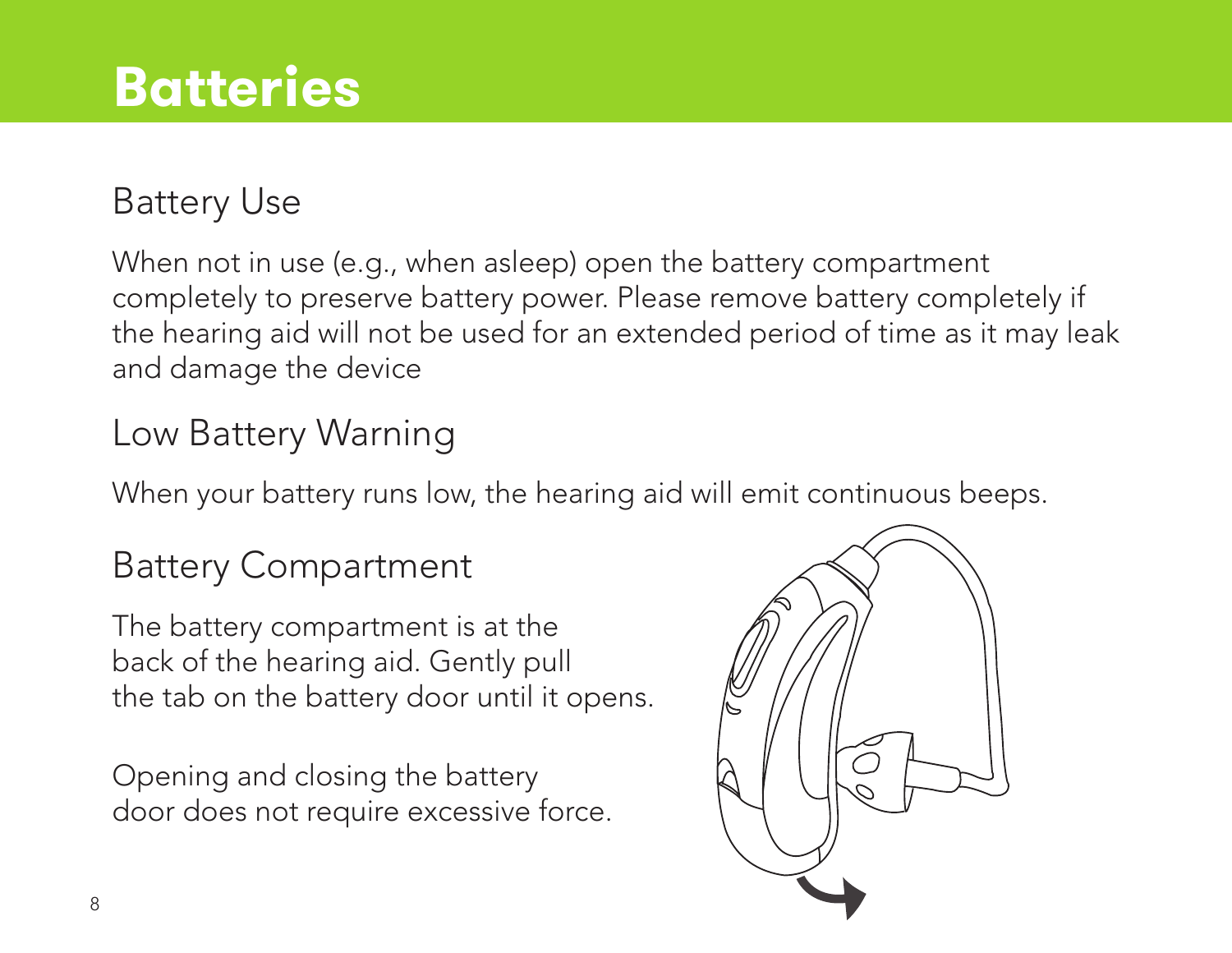#### Inserting the Battery

1. The Dia II uses size 312 batteries. Remove the sticker from the new battery. This activates the battery. Please wait as long as 5 minutes for battery to begin working after the sticker is removed.



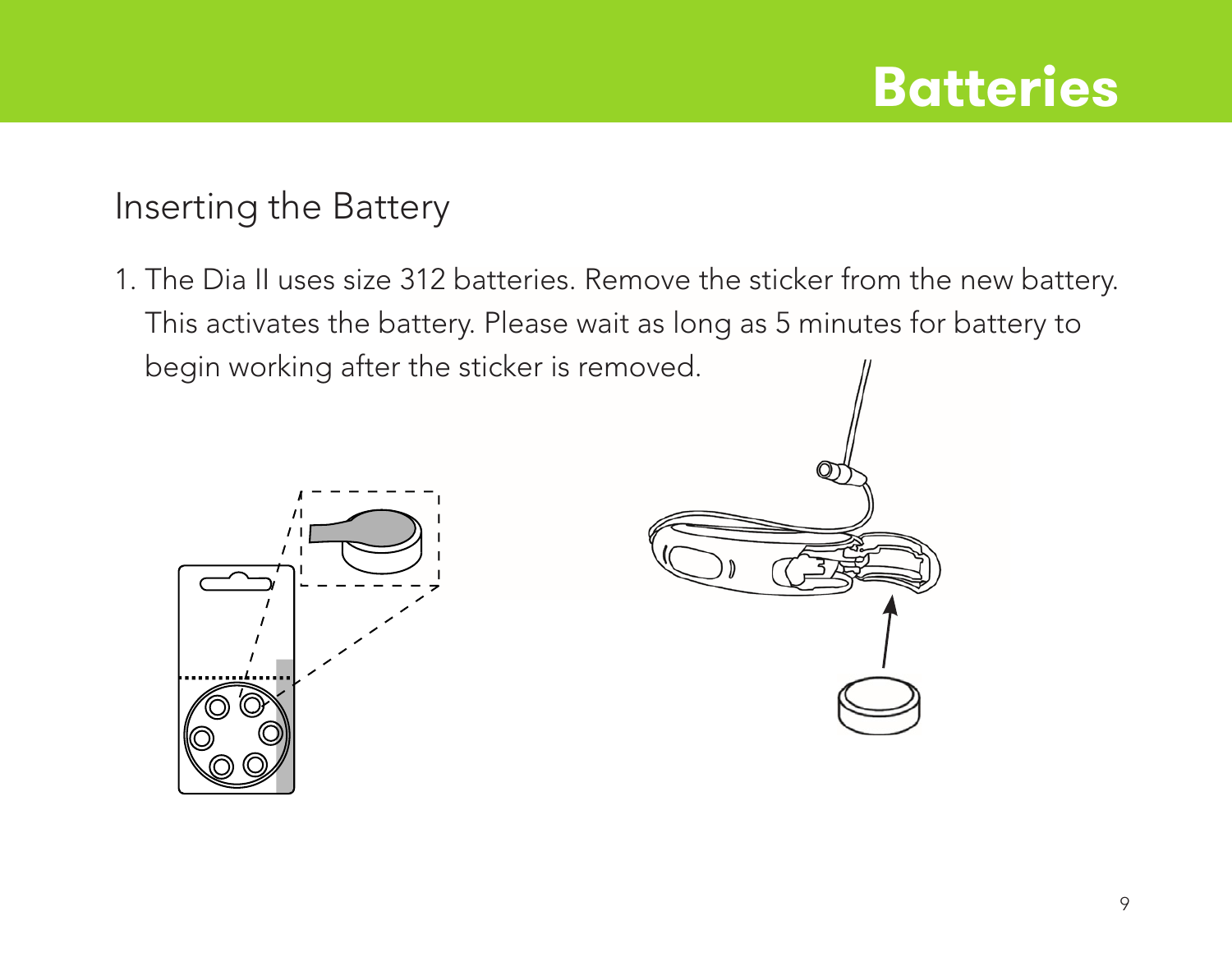Inserting the Battery

- 2. Place battery into the battery compartment inside the Dia II door (note the + indication on the battery.) If the battery does not fit in easily it may be upside down. Excessive force is not required.
- 3. Close the battery compartment completely. Your hearing aid is now ON.

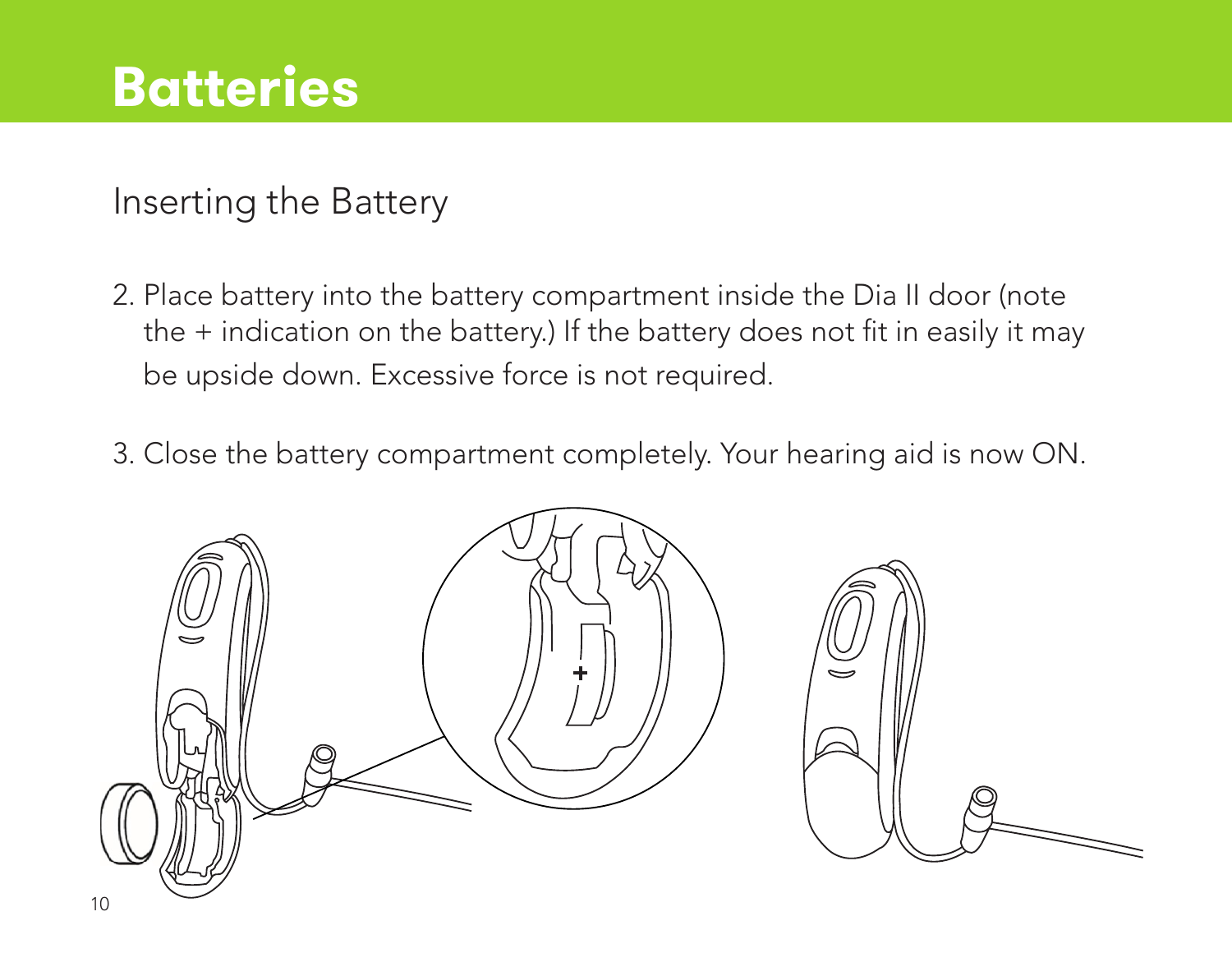#### Battery Safety

Batteries contain harmful substances that pollute the environment:

- Do not dispose of batteries in household trash.
- Dispose of batteries according to federal and local regulations.
- Never attempt to recharge batteries that are not rechargeable as this could result in an explosion.
- Keep batteries away from sources of high temperature.
- Keep batteries away from children and pets.
- Do not carry batteries loose in your pocket or purse.
- Do not place batteries in your mouth; if swallowed, consult a physician.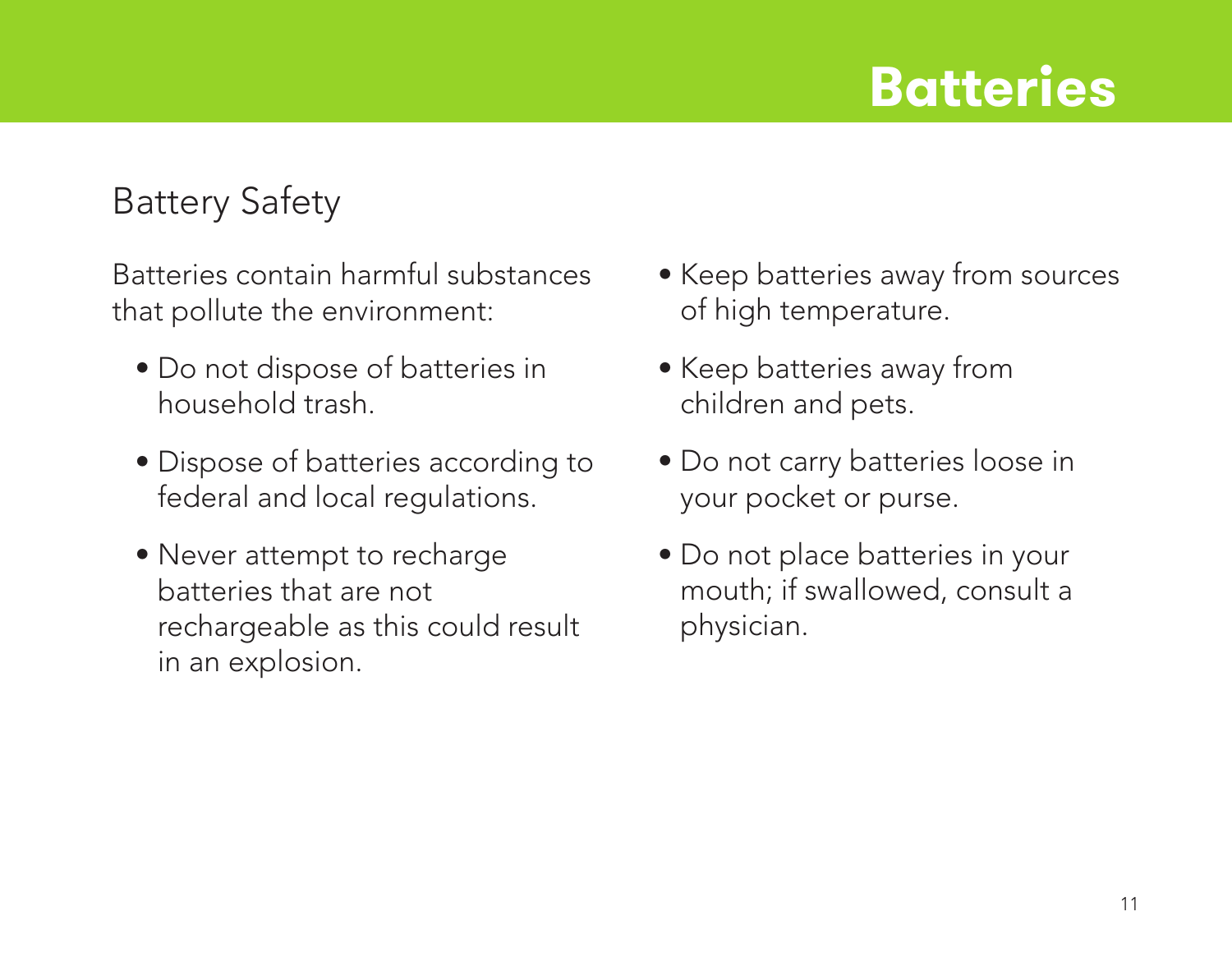### **On/Off**

#### Switching Your Hearing aid ON / OFF

The Dia II can be switched ON or OFF through its battery compartment. When the battery door is closed, the hearing aid is switched ON.

When the battery door is fully open, the hearing aid is OFF.

When the hearing aid is not in use, open the battery compartment in order to preserve battery power.

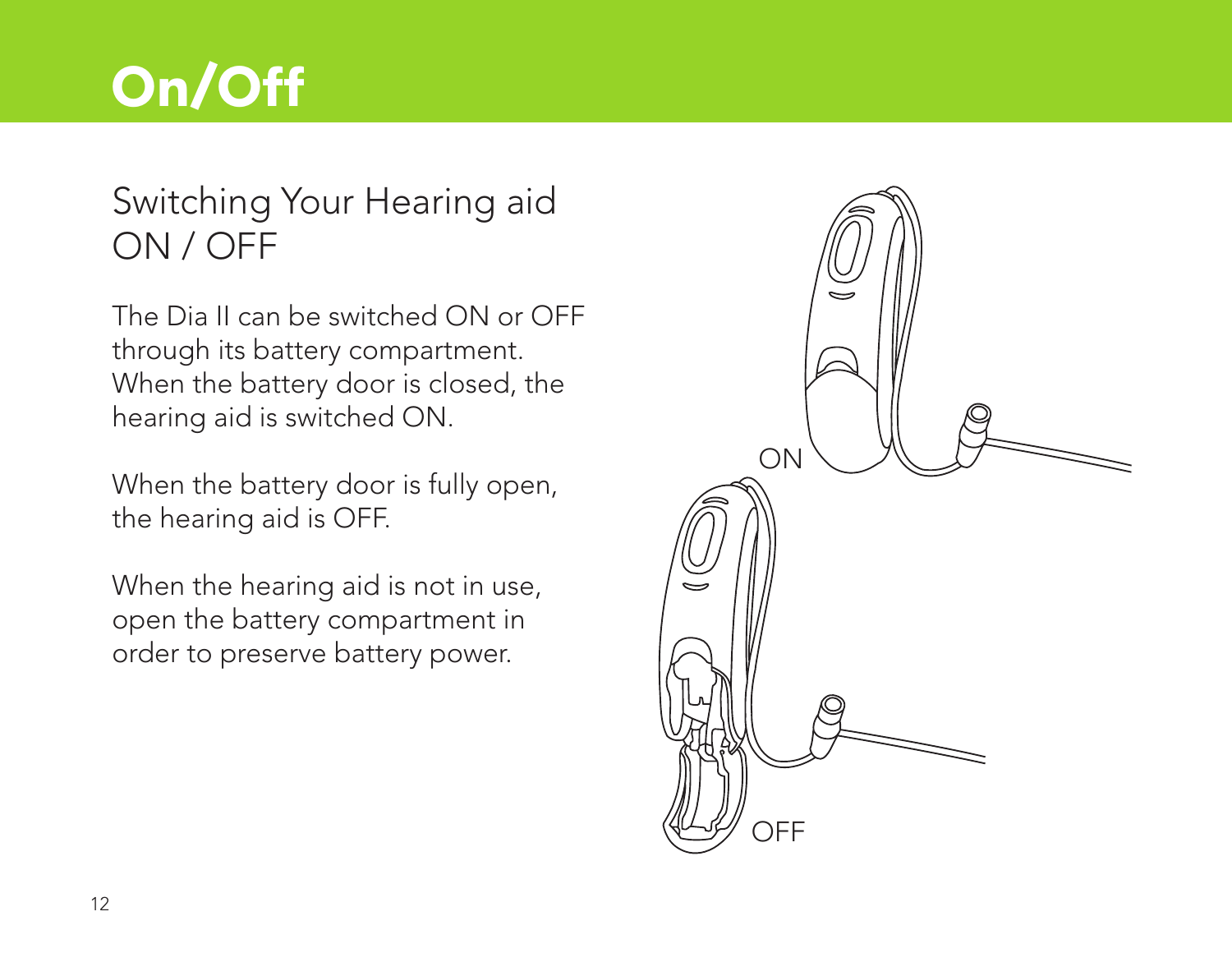The Dia II can be inserted in 3 easy steps:

- 1. Place the hearing aid over the top of your ear, so that the hard casing is behind your ear and the tube is in front.
- 2. Push the dome into your ear until it sits comfortably in the canal and the tube lies flat against the side of your head. The dome should be snug inside the ear canal. You should not see it if placed correctly.

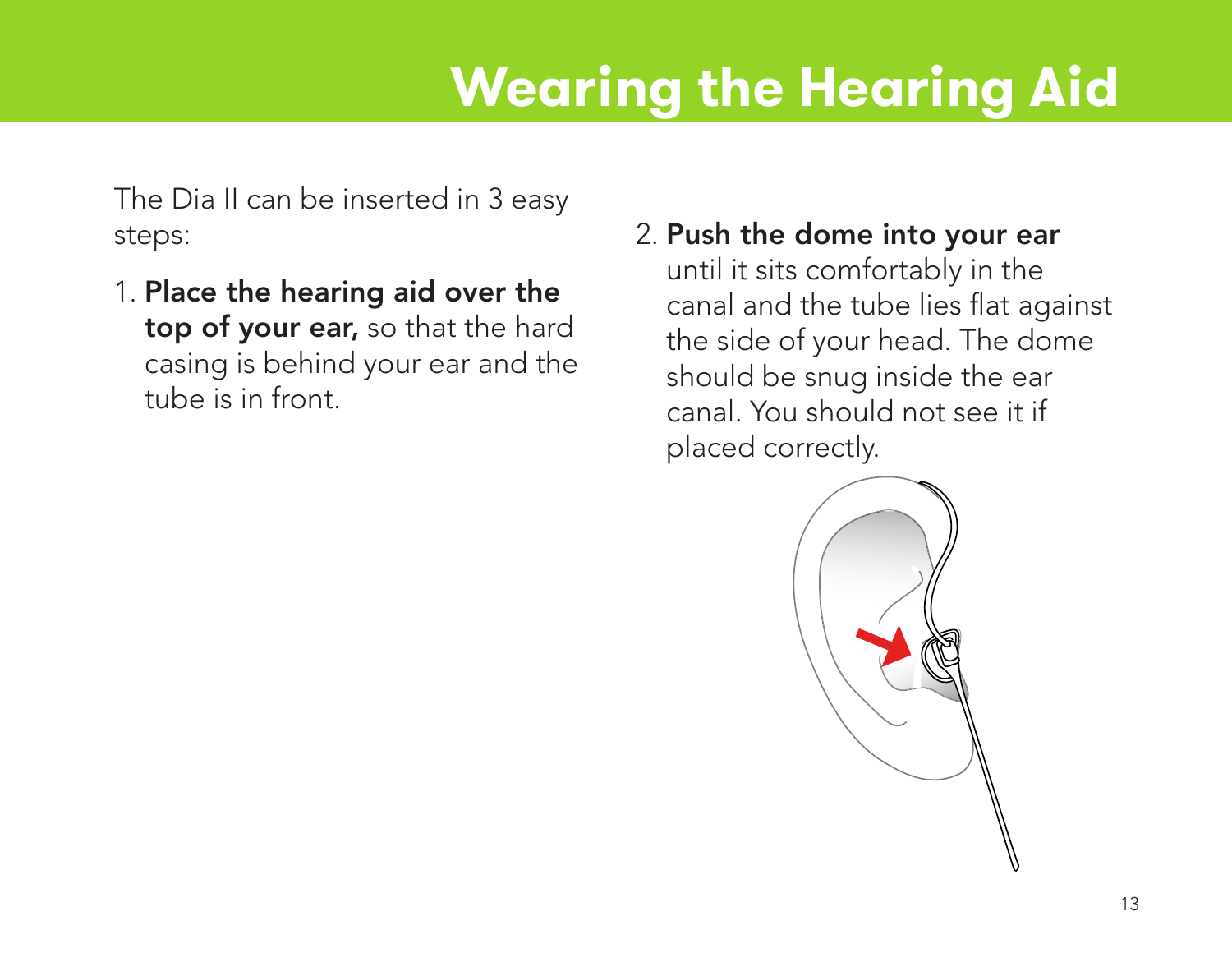#### 3. Place the retention guard into the bowl of your ear.

If retention guard is too long, remove dome and pull it off/cut it.



To remove your hearing aid hold the tube and gently pull the dome out of your ear canal.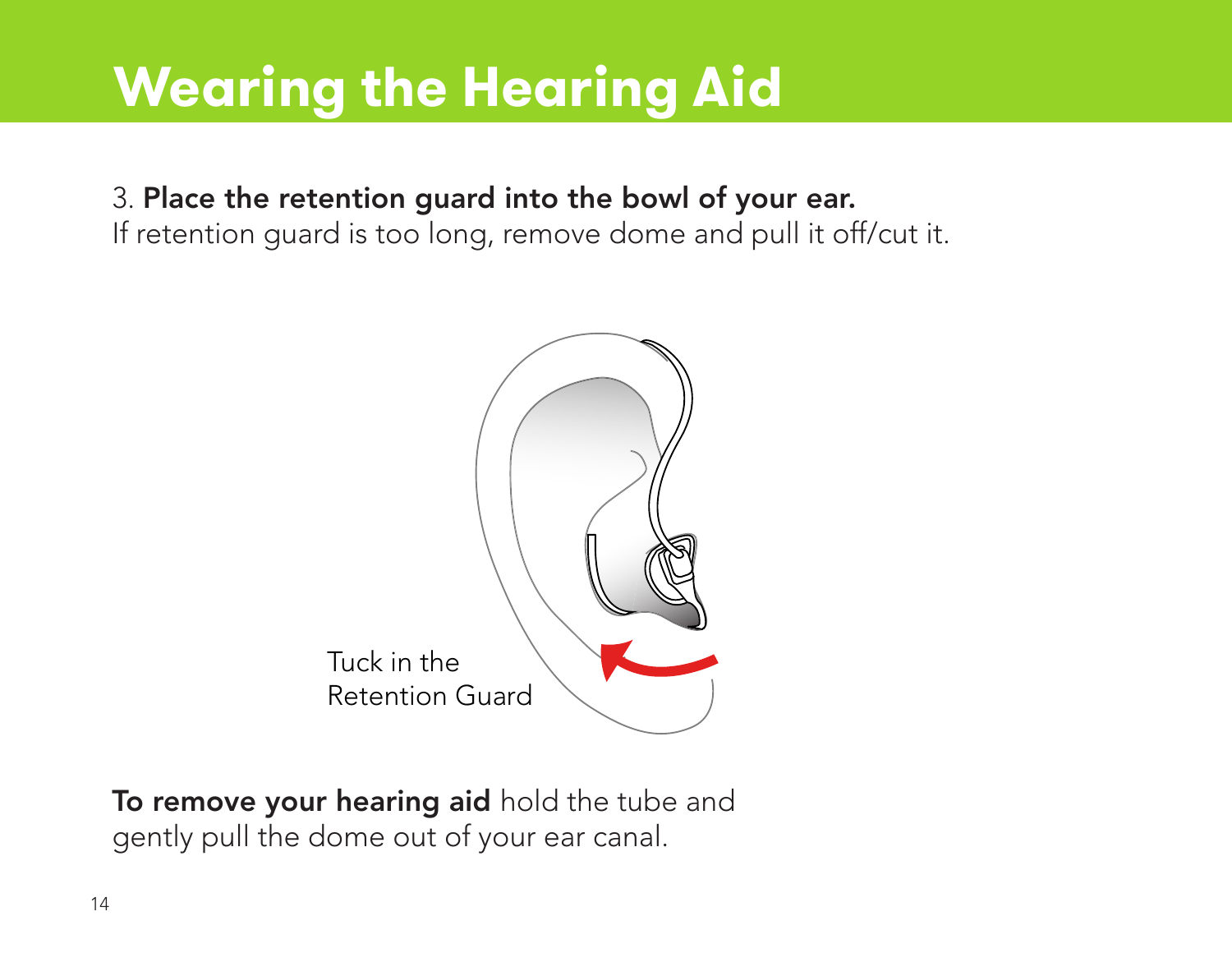#### Considerations

Handle your hearing aid with care when placing it in your ear. If it does not feel comfortable, do not attempt to alter the shape of the tube or casing. Always wear the hearing aid with the dome fully attached.

Do not use broken domes. If a dome becomes lodged in your ear, contact a medical professional for removal. If you feel physical discomfort or experience irritation, contact Audicus and/or a hearing professional.

#### Sizing: Must Seal the Canal  $\blacktriangleright$  = whistling

 1. Too much space between dome and canal

space between canal and dome



2. Space between dome and canal is reduced but still leaks out sound

3. Dome fits properly and seals the canal



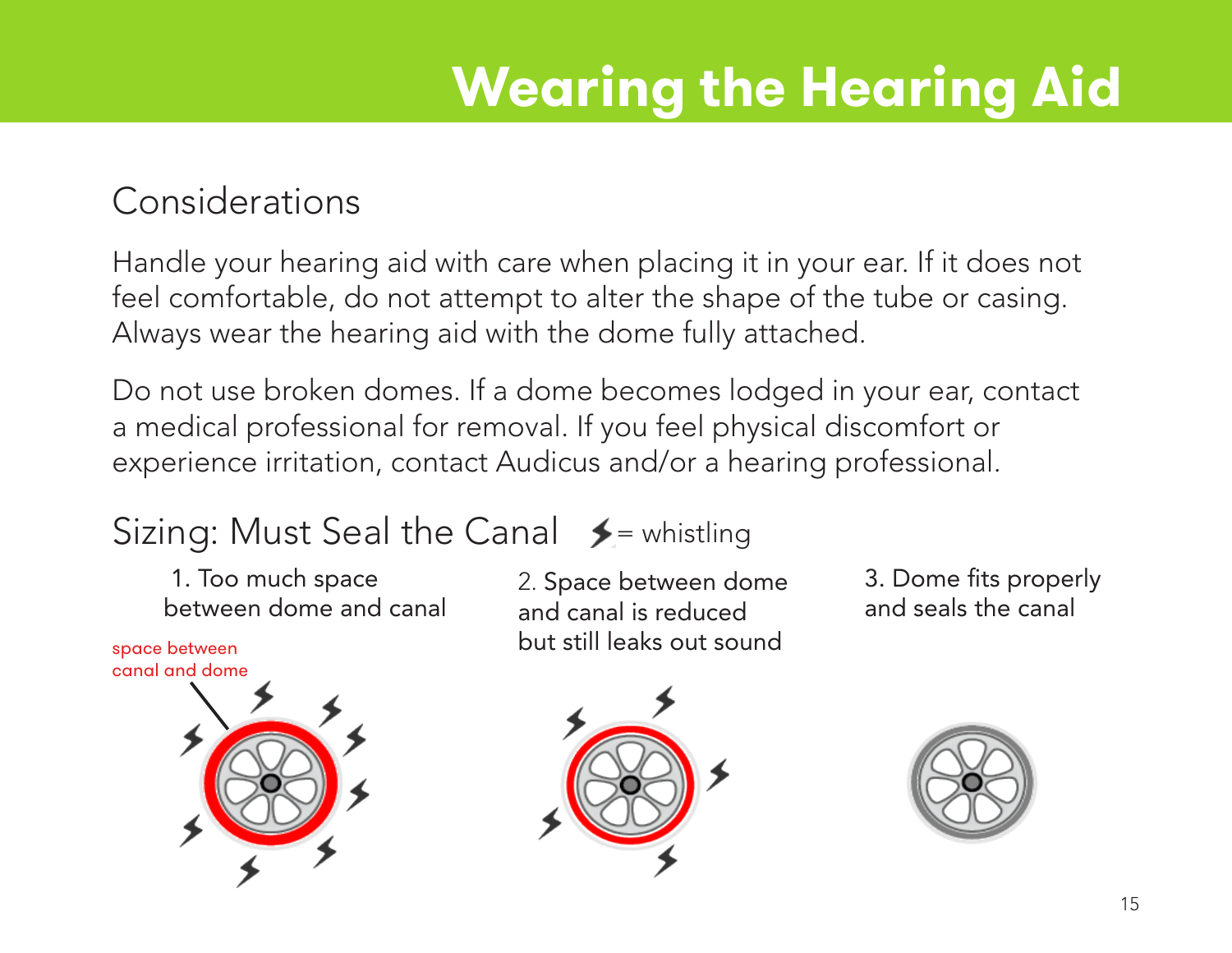#### Domes and Tubes

Domes and tubes should be replaced every 2-3 months due to normal wear and tear.

Replacement domes and tubes can be ordered from Audicus.com

About domes:

- Always ensure that a dome is properly attached to the tube.
- If the dome remains in your ear, have it removed by a medical professional.
- Replace dome if it breaks.
- Insert the open tube unit with the dome carefully and not too deeply into the ear.

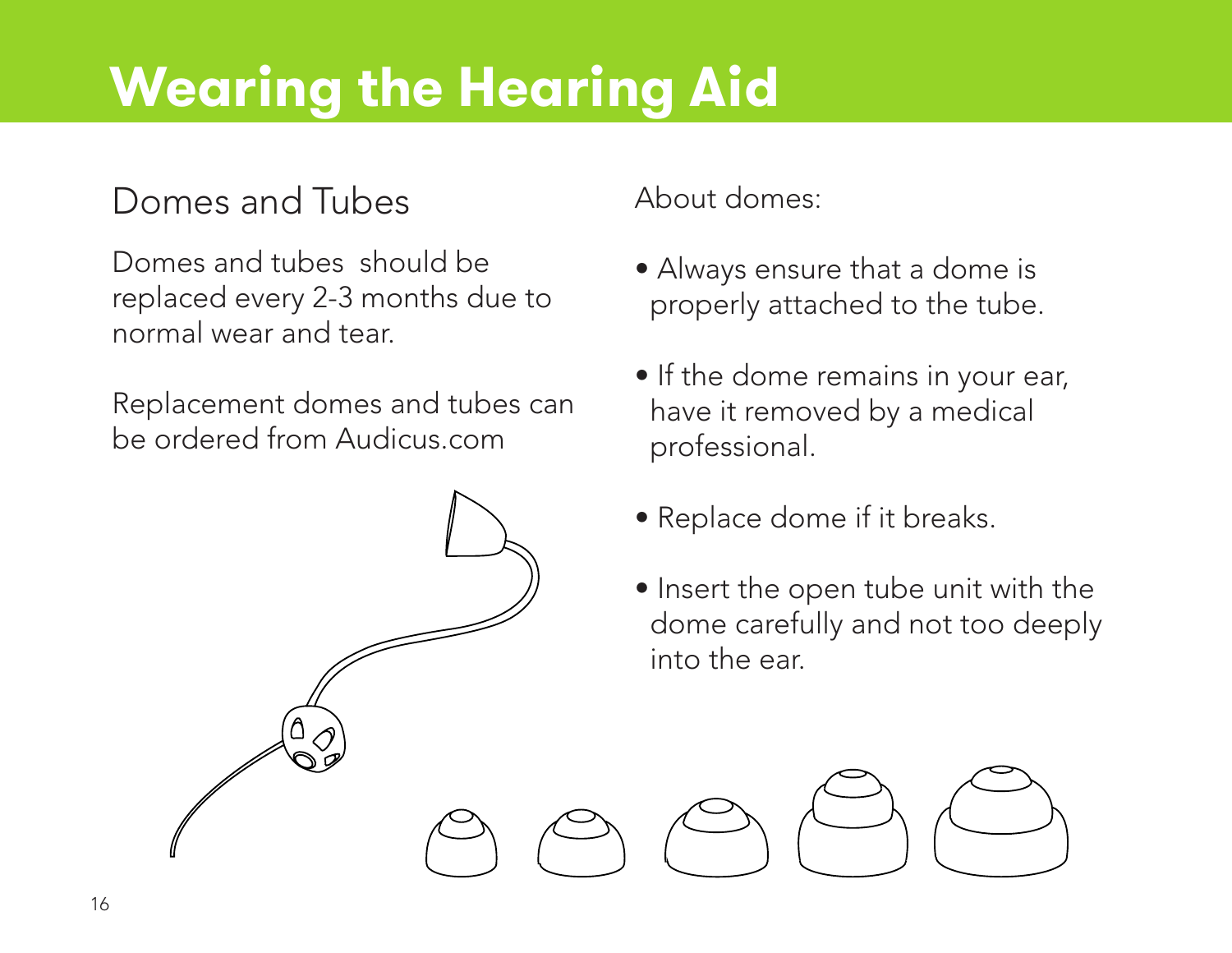To Remove the Dome:

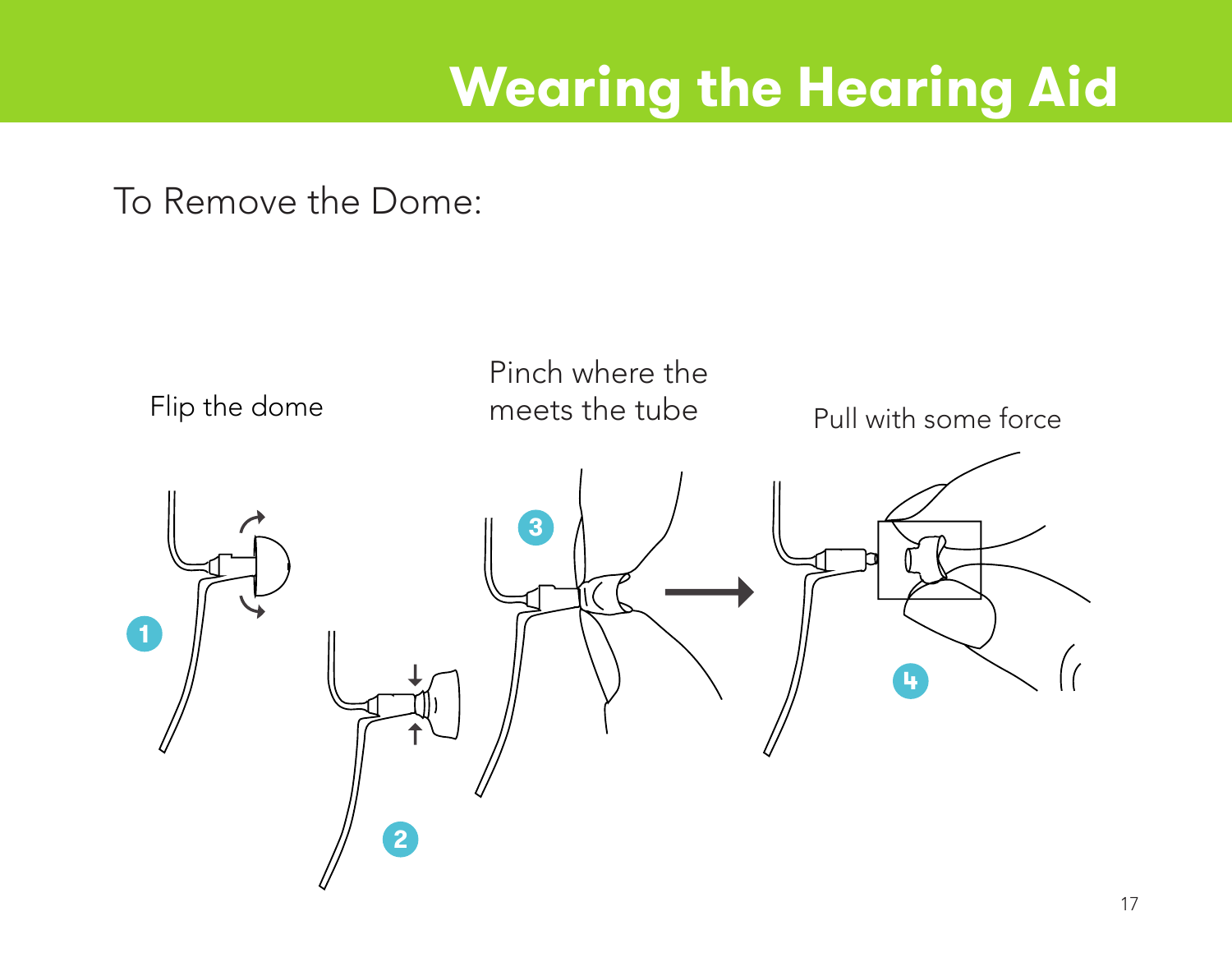#### To Attach the Dome:

- 1. **Place new dome** over the end of the tube.
- 2. Press until the dome attaches onto the tube.
- 3. Make sure that the ear dome is securely fastened. You should be able to tug it slightly without removing it.

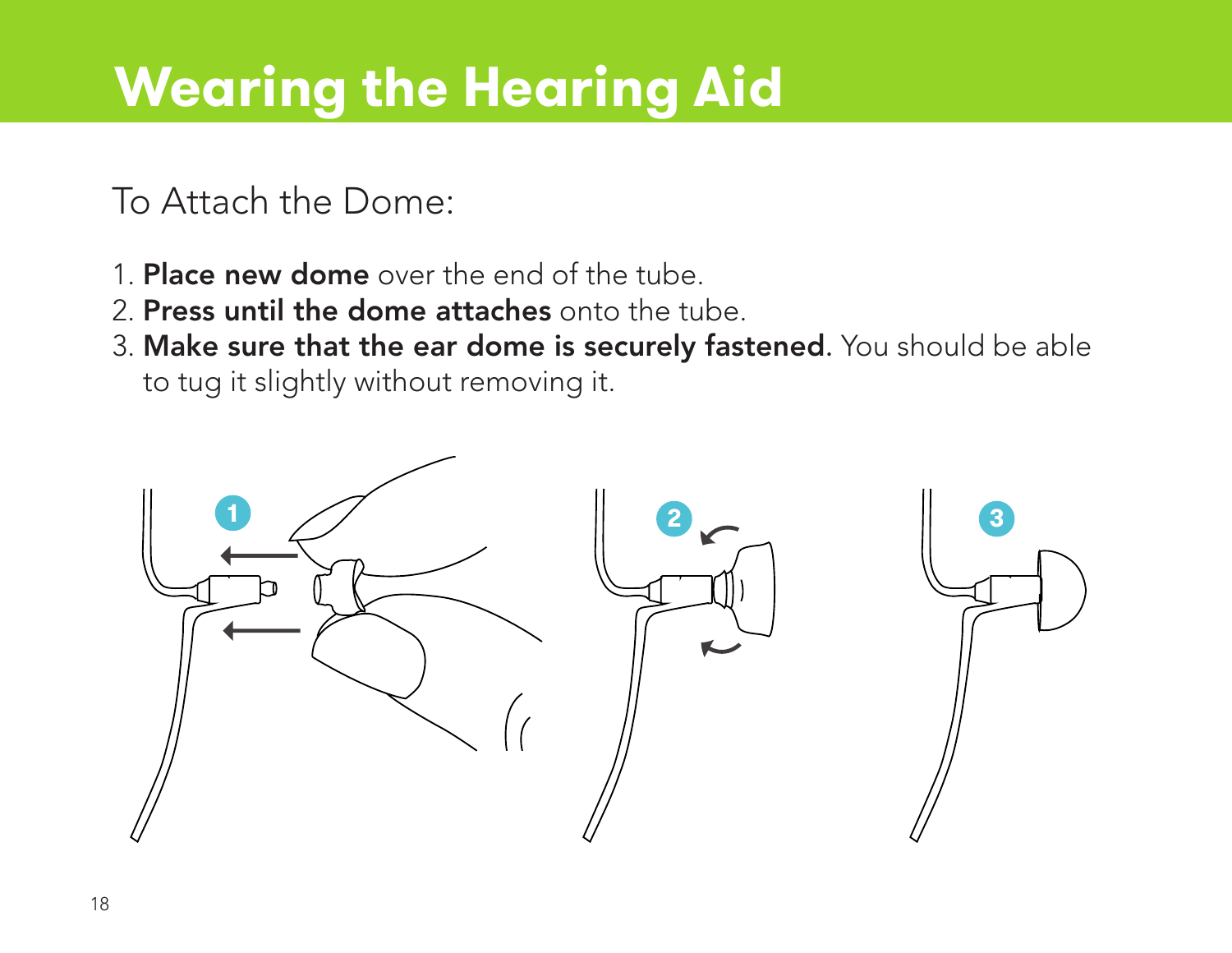### **Volume Adjustments**

The volume of your Dia II can be adjusted. Every time the unit is turned ON the volume will reset.

The volume can be controlled with the button on your Dia II or remote:

| Configuration                                                                                               | <b>Push Button</b>                                                             |  |
|-------------------------------------------------------------------------------------------------------------|--------------------------------------------------------------------------------|--|
| Single Dia II                                                                                               | Volume up: cycles through +1 to +5 louder, then resets                         |  |
| Pair of Dia Ils                                                                                             | Right button: volume up to +5 louder<br>Left button: volume down to -10 softer |  |
| You can purchase an optional remote.<br><b>Remote Control</b><br>See: Remote section of manual for details. |                                                                                |  |

If you have a single Dia II, button pressing will cycle from the default volume up to +5 louder. After the loudest seting, volume cycles to default volume.

If you have a pair of Dia IIs you can go up +5 in volume with the right push button from the baseline and down -10 with the left push button. When you hit the highest or lowest volume, you'll hear a double tone.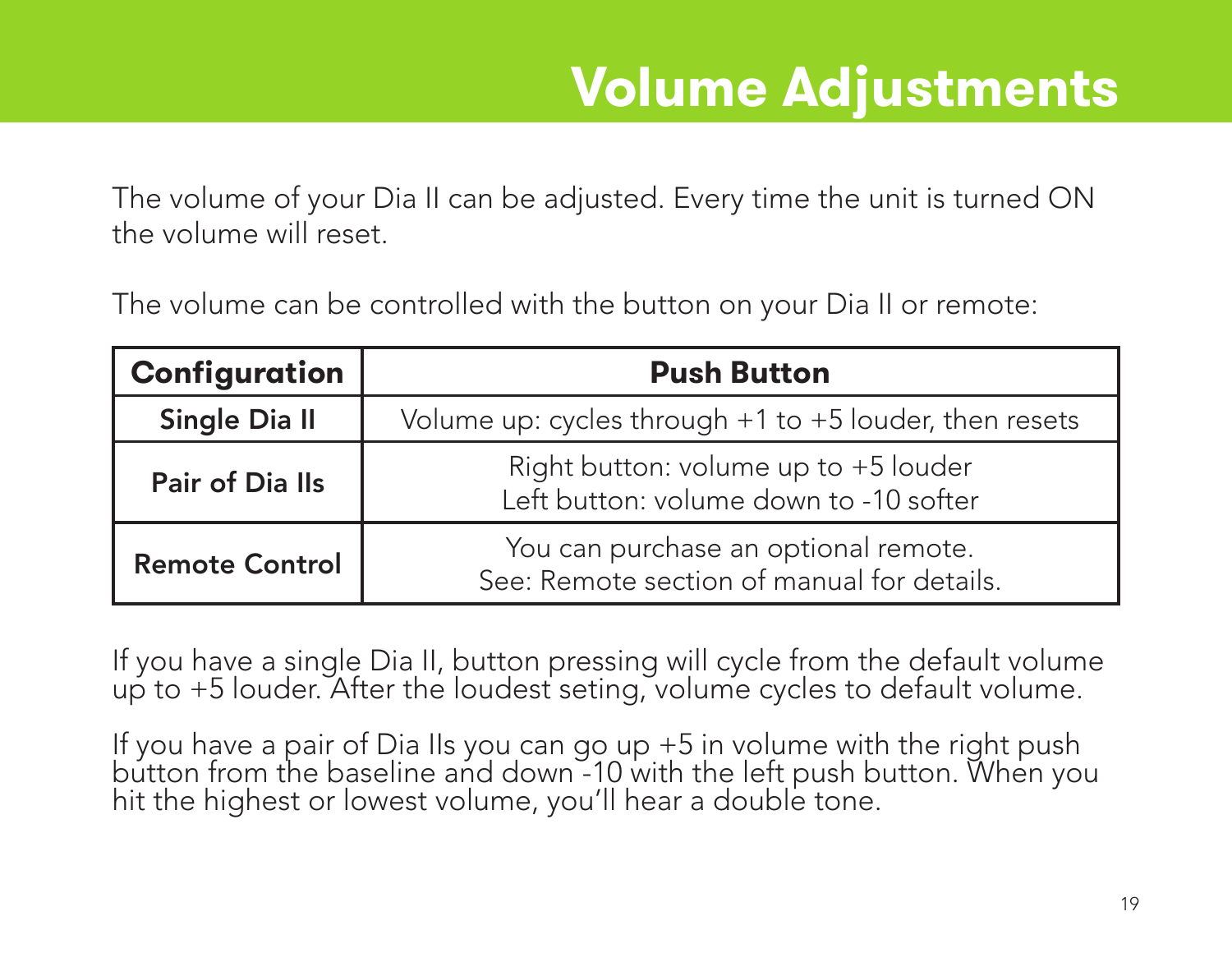# **Cleaning**

Earwax build-up can cause diminished sound quality. We recommend cleaning the domes and tubes regularly to prevent damage. Domes and tubes should be replaced every 2-3 months due to regular wear and tear.



Clean domes and tubes immediately after removing the hearing aids to prevent earwax from hardening. Remove earwax with a soft tissue. Keep hearing aid dry and clean at all times. Do not submerge in water or cleaning solution. Hearing-aid-safe wipes are available for purchase at Audicus.com

Audicus provides a Clean & Care service available at Audicus.com

 $_{\rm 20}$ use original domes and tubes provided by Audicus. Never use domes worn by someone else or if dirty, torn, or disfigured. Only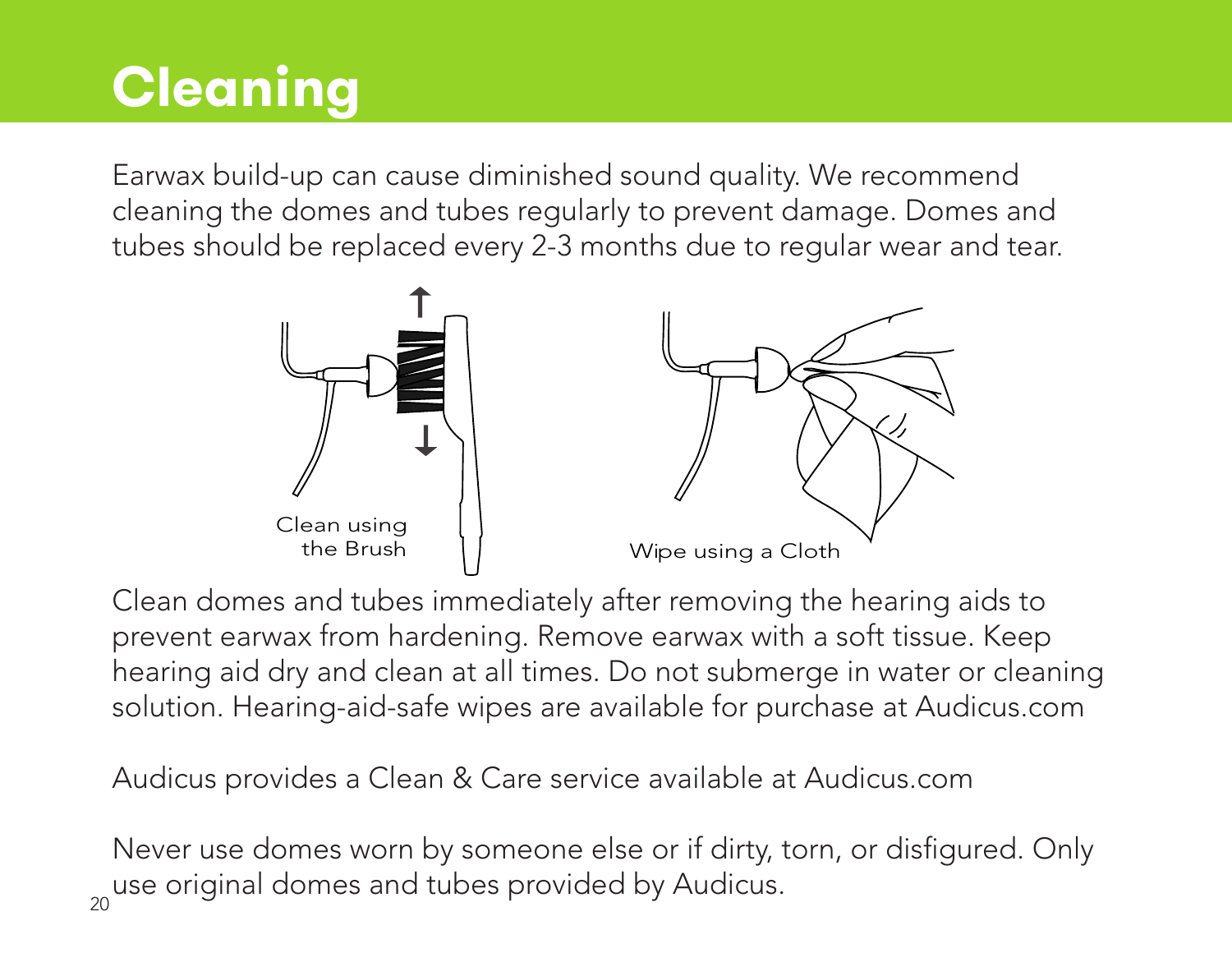# **Changing the Tube**

To Remove/Attach Tube:

Unscrew the old tube from your hearing aid by rotating the tube counterclockwise. To attach the tube, rotate it in clockwise.



counterclockwise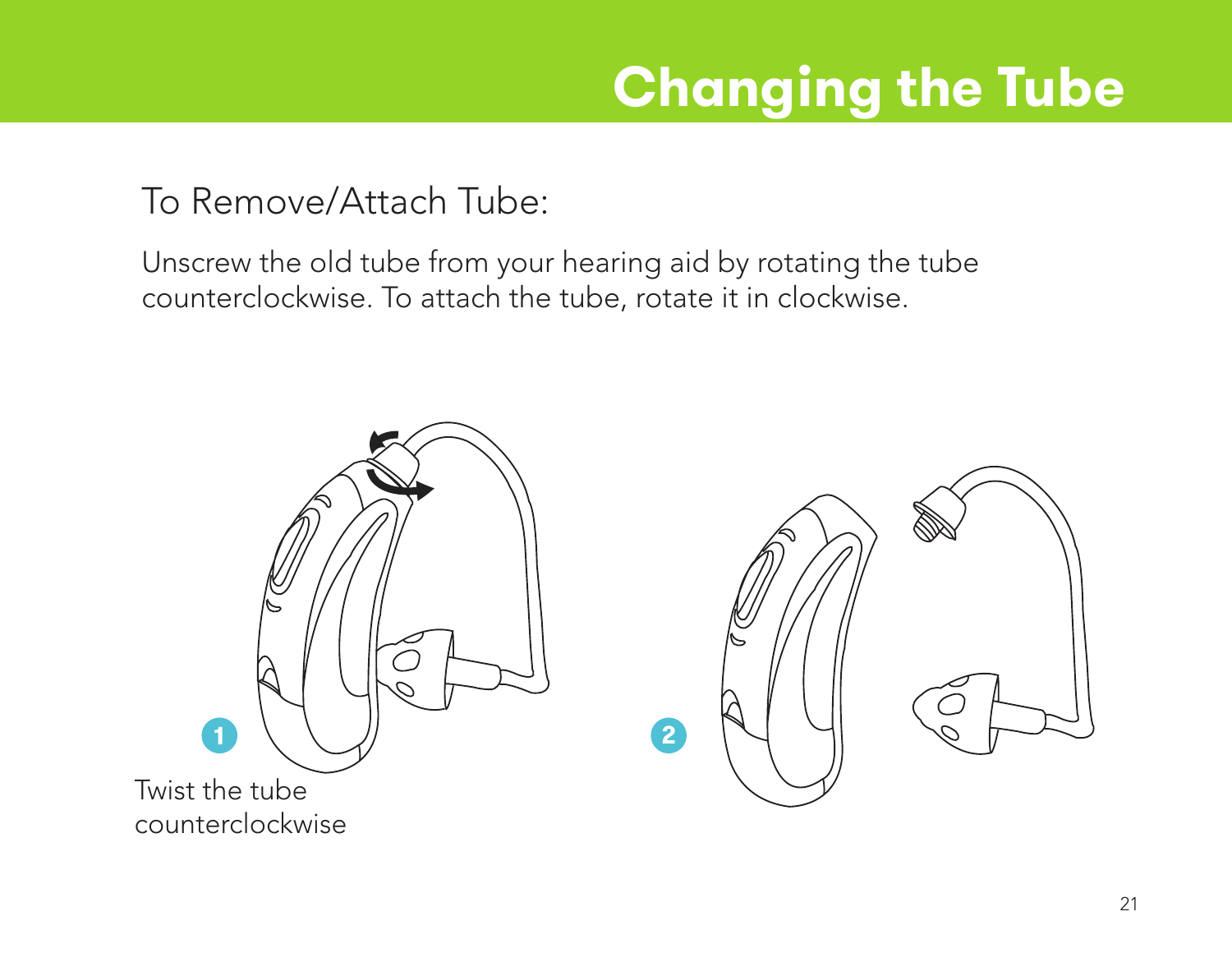## **Cleaning the Tube**

Accumulated earwax in the tube will block sound. We recommend cleaning the ear dome and tube regularly to prevent damage and health problems.

Unscrew the tube from the hearing aid, then clean the tube and ear dome on the outside with a dry cloth. Use the cleaning wire to extract debris out of the tube. The dome should be removed and then the wire should be inserted through the threading and pushed all the way through the tube and out.

Once it is cleaned, screw the tube back on.

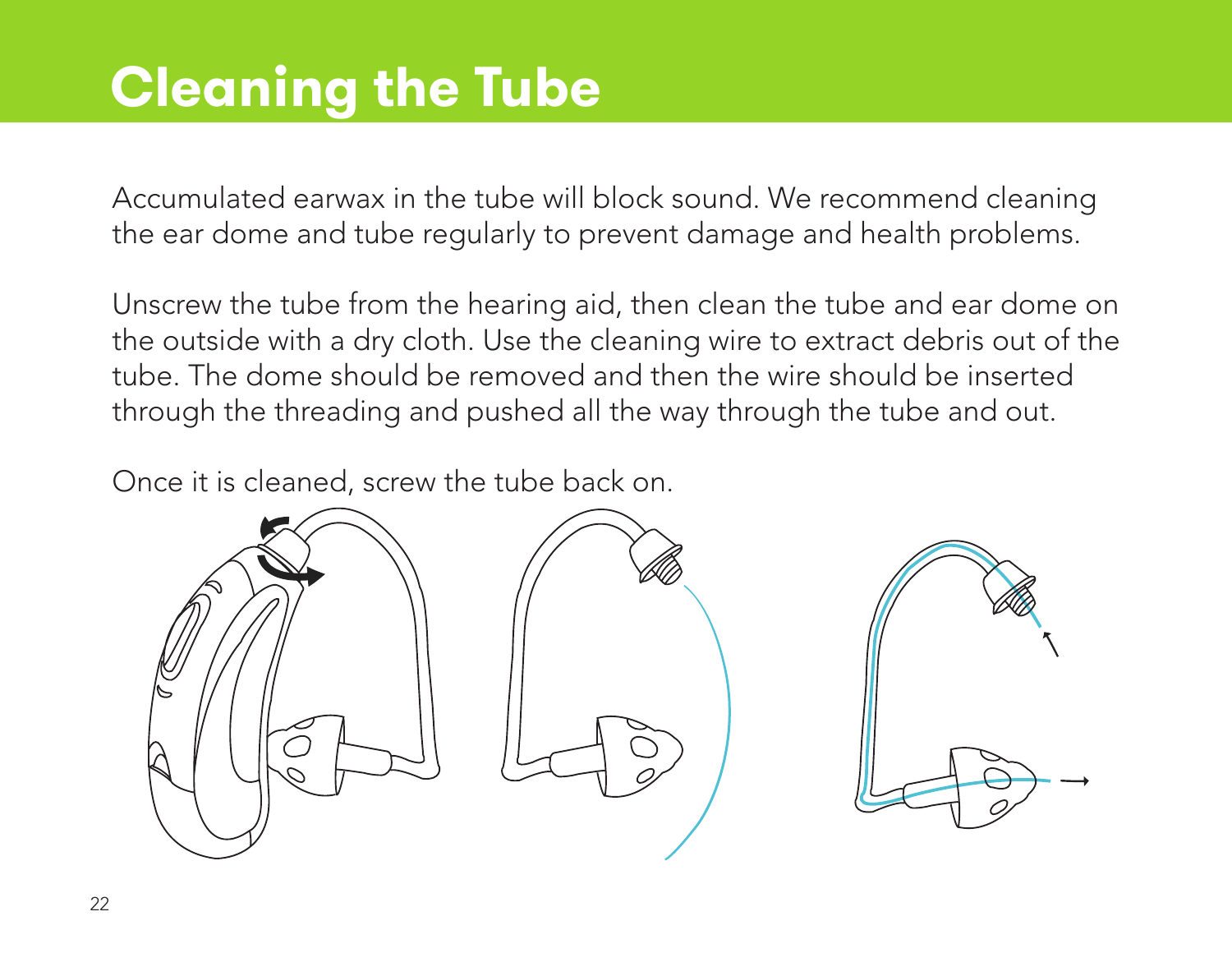#### **Volume Remote**

#### Volume Remote

The Dia II hearing aid can be controlled by a remote to enhance the way you use and experience your hearing aids.

If you would like to purchase a Basic Remote, please contact us at 844-616-7284 or contact@audicus.com

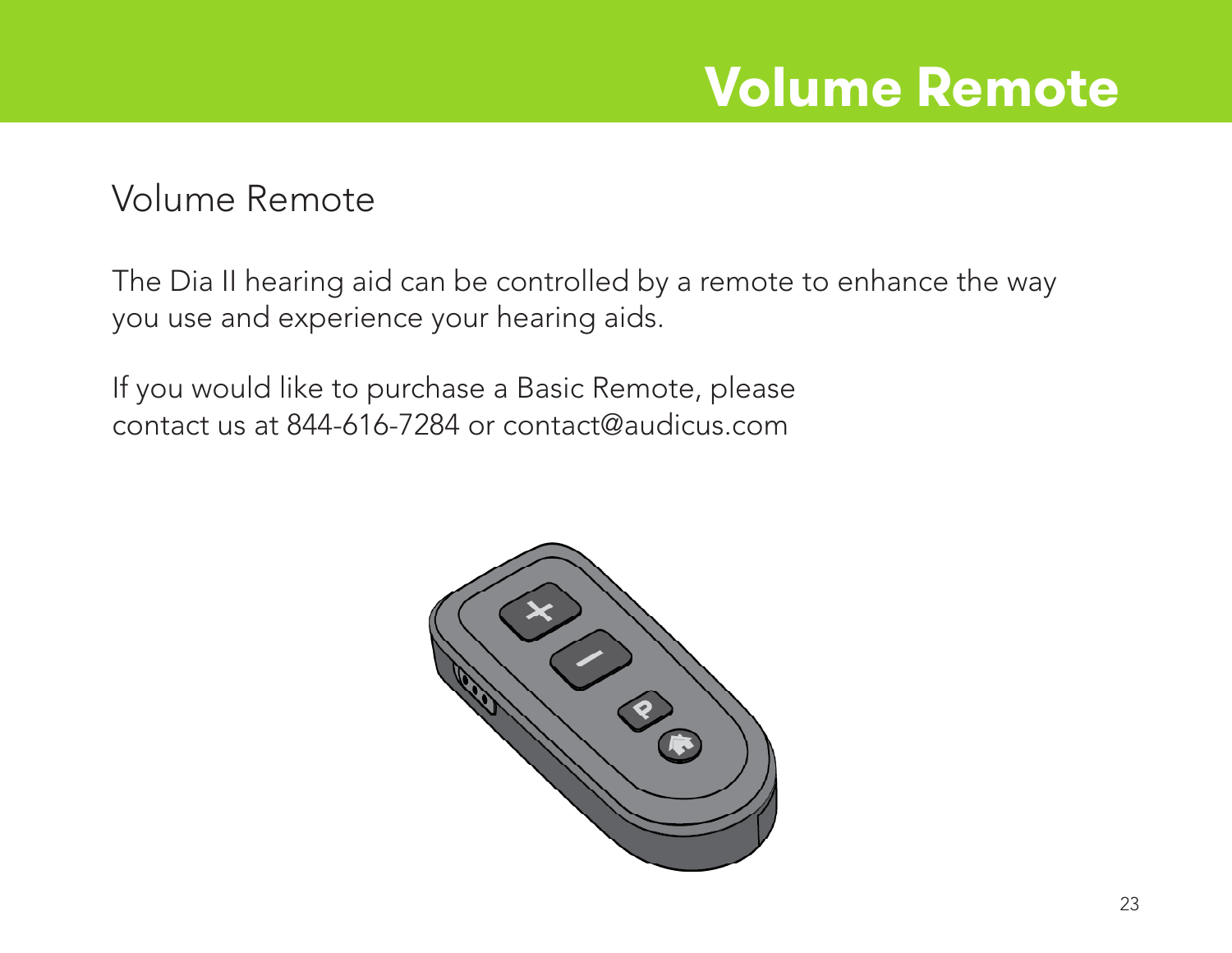### **Basic Volume Remote Overview**



| <b>Feature</b>        | <b>Function</b>               |
|-----------------------|-------------------------------|
| Power Switch          | Turns remote on or off        |
| <b>Volume Buttons</b> | Increases or decreases volume |
| Program Button        | Cycle through programs upward |
| Home Button           | Default to program 1          |
| LED Indicator Light   | Indicates status of remote    |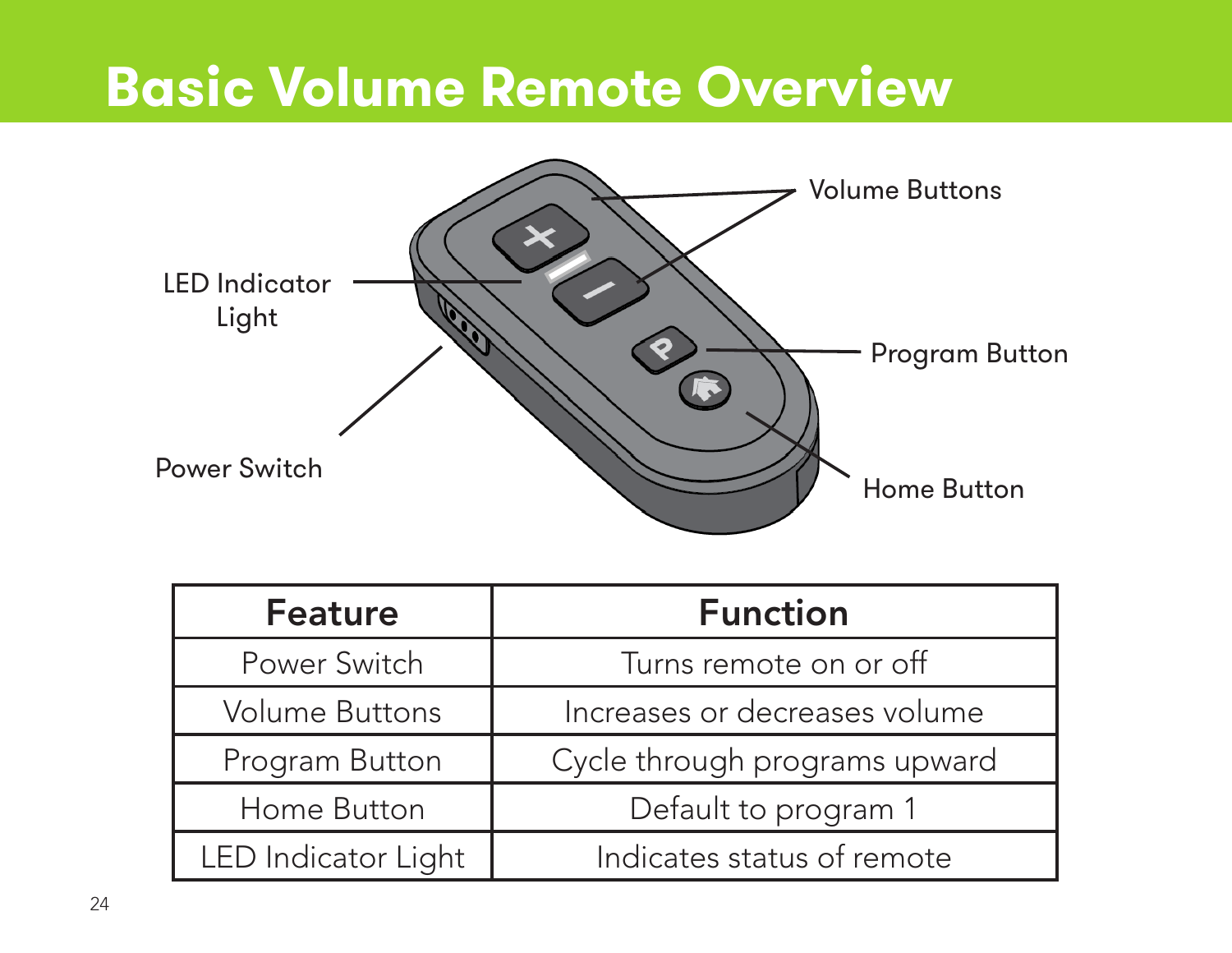### **Getting Started with Remote**

Your remote takes a single AAA battery.

Turn on your remote by sliding the switch up.

To turn off, slide the switch down.



| <b>LED Indicator Light</b>                  | <b>Status</b>       |
|---------------------------------------------|---------------------|
| Green                                       | Battery OK          |
| Red                                         | Low battery (<10%)  |
| Green for two seconds after<br>switching on | Ready to use        |
| No light after pressing button              | Dead battery        |
| Flashes Blue                                | <b>Full Battery</b> |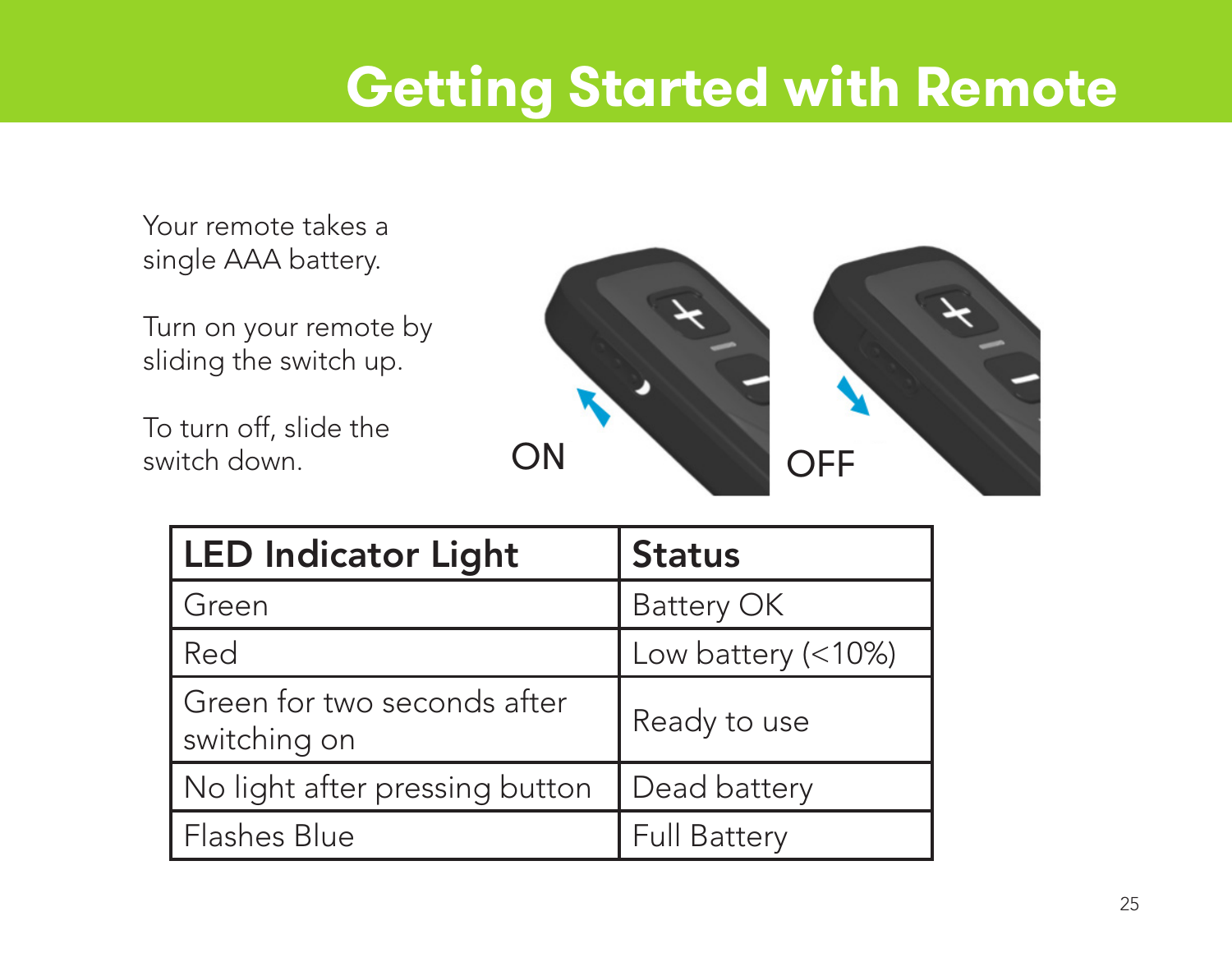# **Remote Programs / Volume**

#### Changing Programs

The Dia II has four programs: Smart Everyday, Speech in Noise, TV & Loop. If you have a remote you can press the "P" button on your remote control to access each program. The number of beeps you hear upon pressing the "P" button corresponds to the program number. See below:

Program 1 - Smart Everyday (1 beep) Program 2 - Speech in Noise (2 beeps) Program 3 - Television (3 beeps) Program 4 - Telecoil / Loop System (4 beeps)

- The Smart Everyday program is an auto-adaptive setting in which the hearing aid detects your environment and provides appropriate amplification based on those sounds around you.
- The Speech in Noise program can be used in loud rooms or noisy environments to block out sounds around you and focus on speech.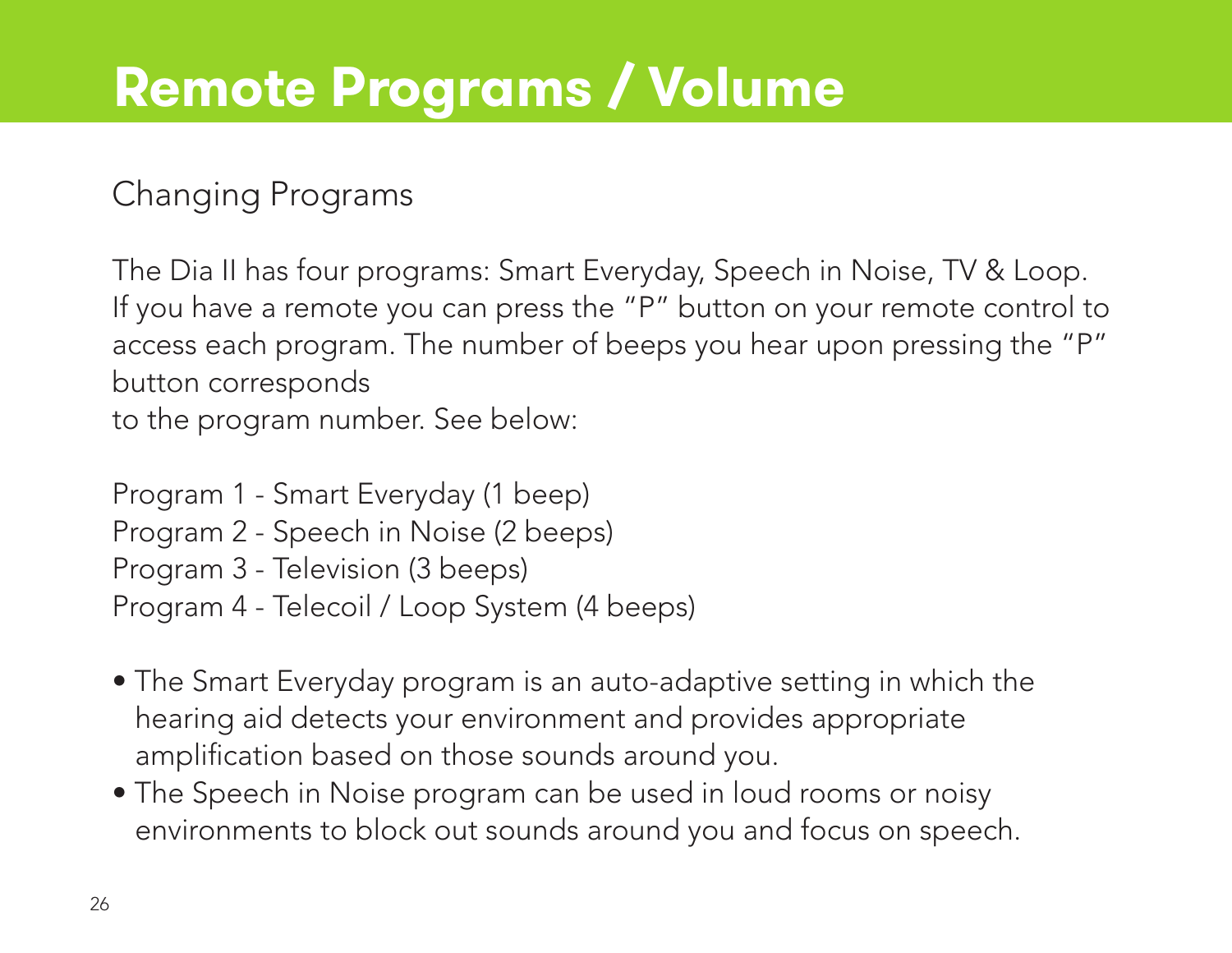# **Remote Programs / Volume**

- The Television program is ideal for watching television or for use with other electronic devices.
- The Telecoil / Loop program can be used in places like auditoriums or theaters which have a loop system enabled. This pairing allows your hearing aid(s) to amplify sounds streamed directly from the venue.

Audicus can also swap out additional programs, such as a Music program to listen to music, Outdoor program, or other environmental programs, to help in specific situations. This is at the user's request, and is no charge as part of your Unlimited Tune Ups for life.

#### Changing Volume

Press the "+" or "-" button to increase or decrease the volume. When you have hit the highest or lowest volume setting, you will hear a a double beep indicating there are no more adjustments to make. From baseline, you can increase the volume +5 louder, or decrease it -10 softer. When you turn the device on/off, it will default to baseline volume.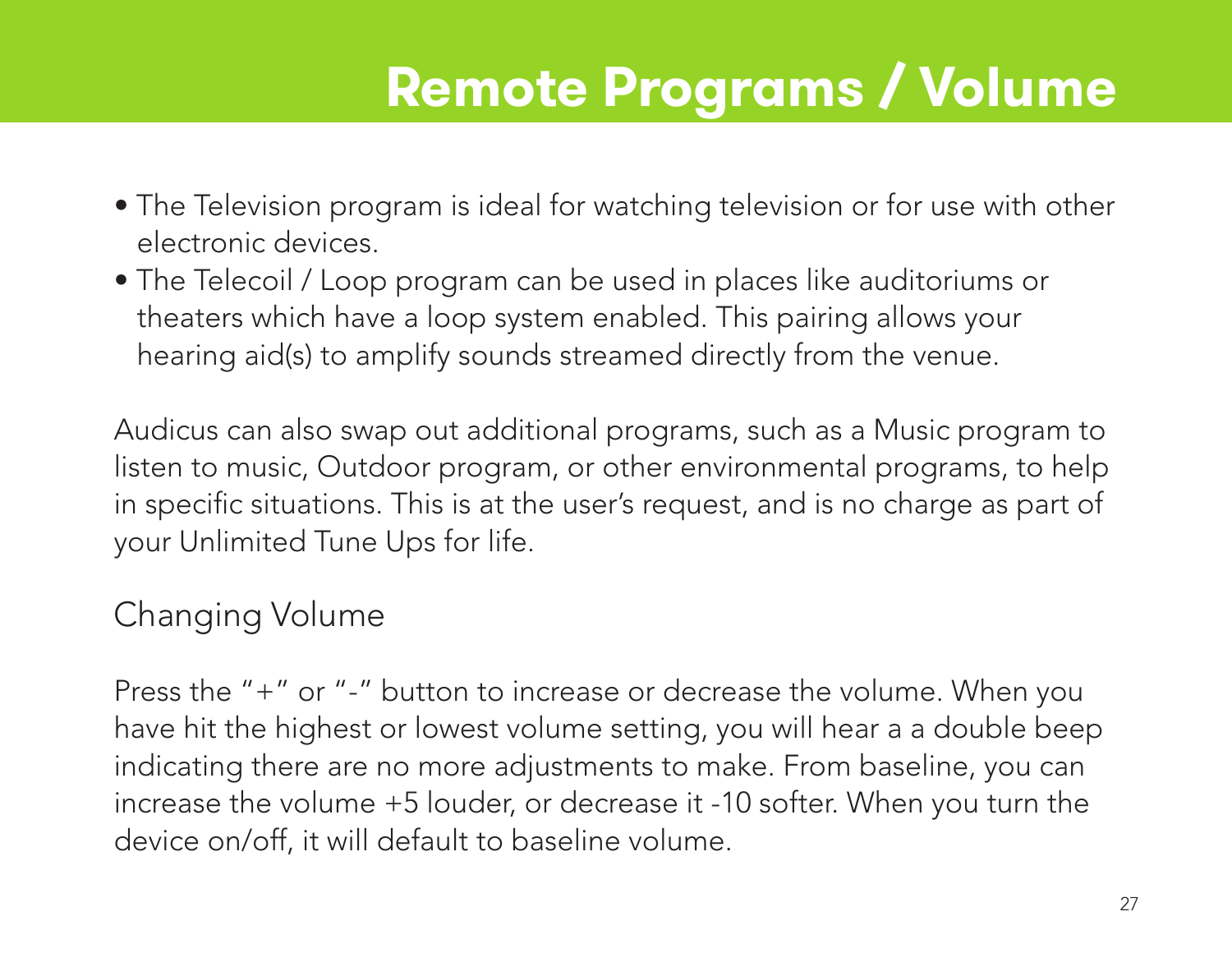#### **Remote Troubleshooting**

| Issue                          | Cause                        |
|--------------------------------|------------------------------|
| Light not illuminating         | Remote is off                |
|                                | Dead battery                 |
|                                | Battery inserted incorrectly |
| Hearing aids do not<br>respond | Remote is out of range       |
|                                | Hearing aid battery is dead  |

**NEVER** connect the remote to USB cable. The USB port is used with a proprietary software used to pair it with the hearing system.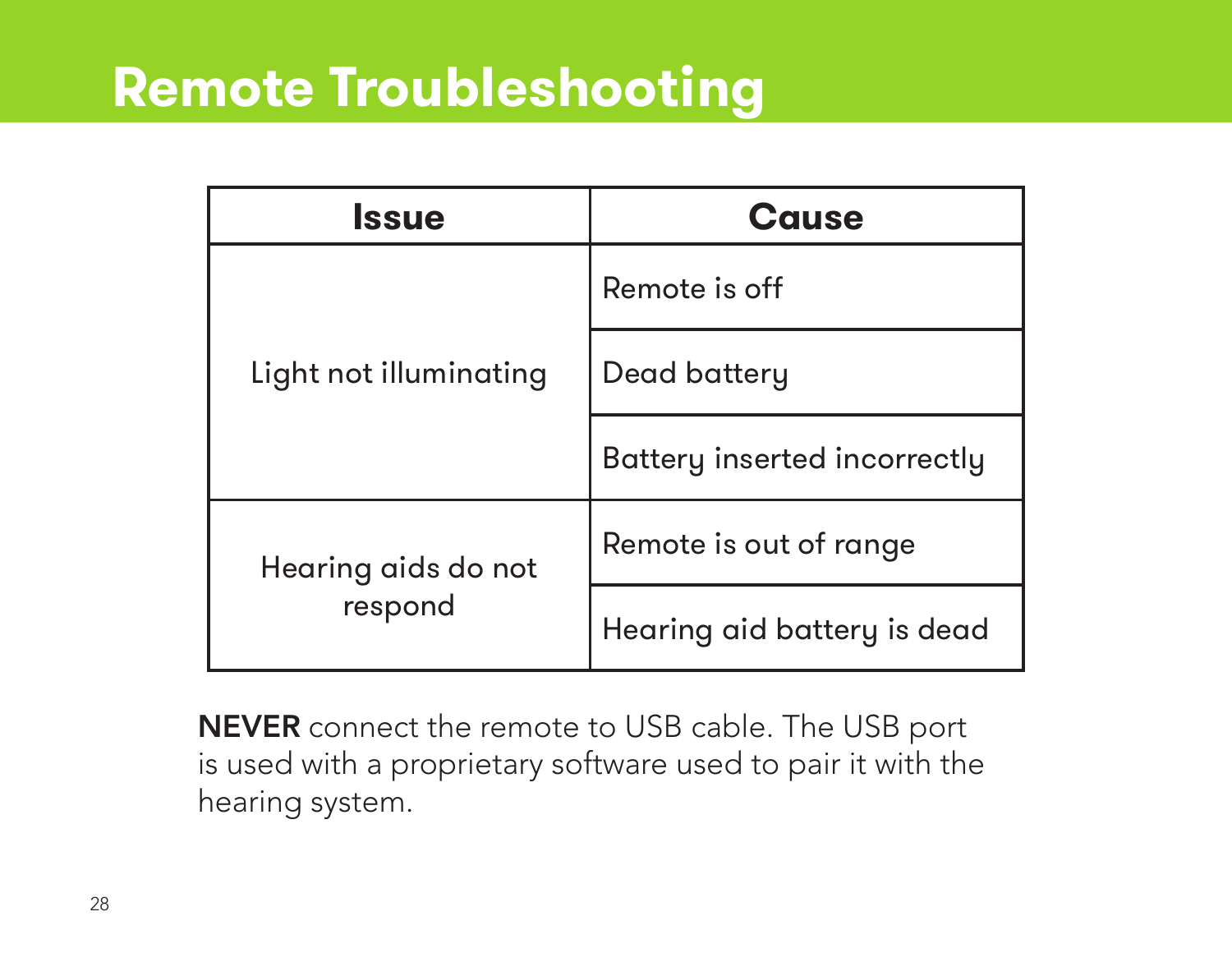If properly maintained your Dia II will operate for many years. Here are some tips to help maintain your device:

#### Moisture

Moisture is one of the main causes of hearing aid failure. Protect your aid from moisture at all times.

Never wear your hearing aid in the shower, bath, sauna or while swimming.

Always keep the aid protected when out in the rain.

If the hearing aid becomes wet, remove the battery and ensure the aid is dry before using it again.

Never subject your hearing aid to hairspray, sunscreen, aftershave, perfume, gel, cream or other cosmetic/medical products.

In areas of high humidity, periodically remove the hearing aid and put it in a warm place to dry out.

We recommend regularly drying your hearing aids. You can purchase a sanitizing UV Dry Box from Audicus.com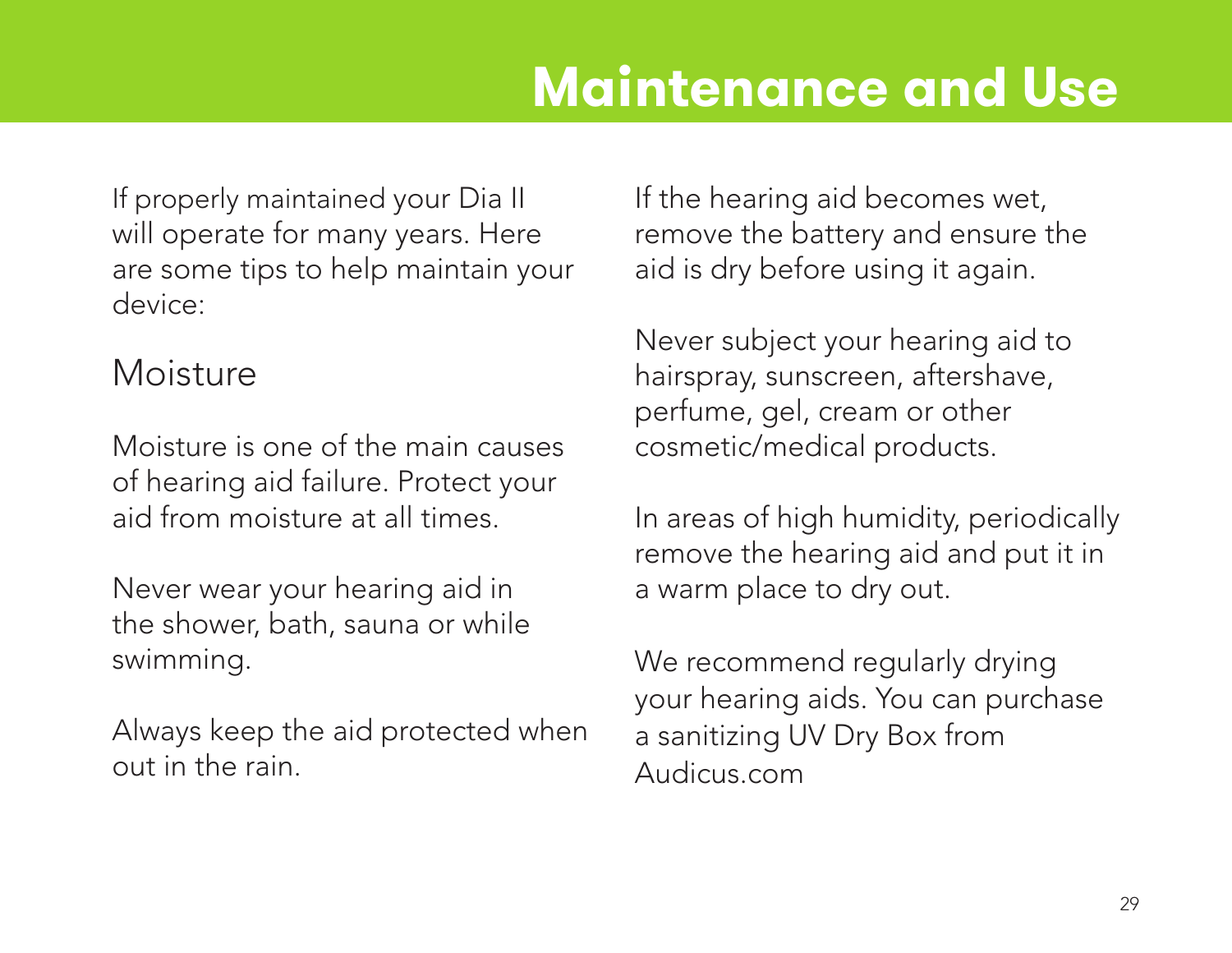### **Maintenance and Use**

#### **Temperature**

Keep your hearing aid away from sources of high temperature.

Do not wear your hearing aid when using a hair dryer.

Do not leave your hearing aid exposed to direct sunlight for an extended period of time.

#### Storage

Always remove the battery from the hearing aid when not in use for extended periods.

Always store your hearing aid in its case, in a clean and dry environment.

Keep your hearing aid away from children and pets.

Consider purchasing a UV Dry Box for storage from Audicus.com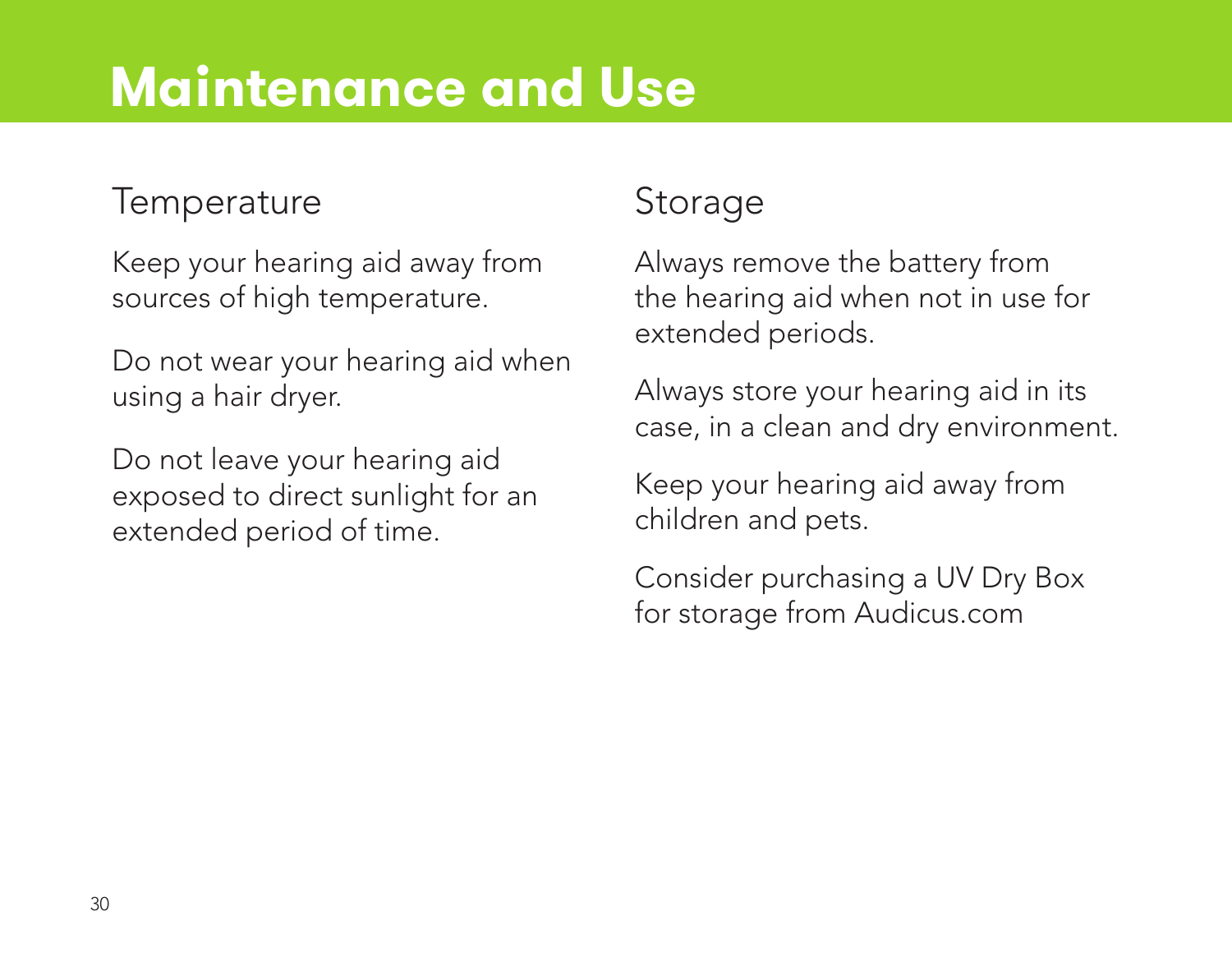### **Maintenance and Use**

#### Other

Do not allow others to use your instrument.

Do not wear a hearing aid during an X-ray or MRI scan, when exposed to strong magnetic field, high frequency field, or shortwaves.

Electromagnetic field may impact the operation of a hearing aid.

Do not alter or attempt any repairs on the hearing aid, as it will void the warranty.

Do not place your hearing aid in the microwave.

In some countries, restrictions on the use of wireless equipment may apply; consult local authorities for more information.

WARNING: Choking hazard–small parts.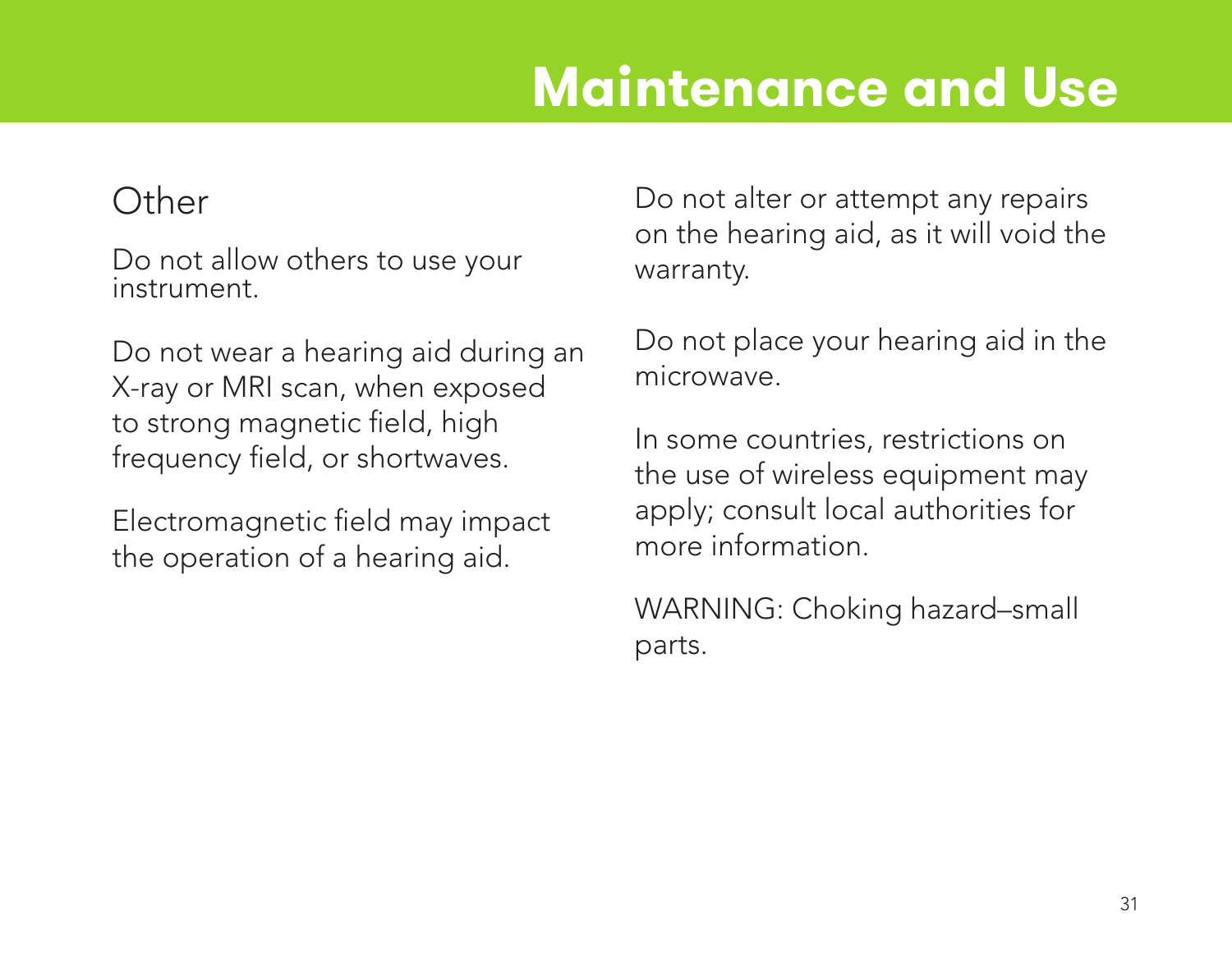# **Technical Information**

The Dia II is manufactured by Hansaton Akustik GmbH Germany and distributed in USA by Audicus.

FCC-ID: WU7-WL002BTE

Operating frequencies: Fc = 3.28 MHz

Changes or modifications not expressly approved by the party responsible for compliance could void the user's authority to operate the equipment.

This device complies with Part 15 of the FCC Rules. Operation is subject to the following conditions:

- (1) this device may not cause harmful interference, and
- (2) this device must accept any interference received, including interference that may cause undesired operation.

This equipment has been tested and found to comply with the limits for a Class B digital device, pursuant to Part 15 of the FCC Rules. These limits are designed to provide reasonable protection against harmful interference in a residential installation. This equipment generates, uses and can radiate radio frequency energy and, if not installed and used in accordance with the instructions, may cause harmful interference to radio communications. However, there is no guarantee that interference will not occur in a particular installation. If this equipment does cause harmful interference to radio or television reception, which can be determined by turning the equipment off and on, the user is encouraged to try to correct the interference by one or more of the following measures:

- Reorient or relocate the receiving antenna.
- Increase the separation between the equipment and receiver.
- Connect the equipment into an outlet on a circuit different from that to which the receiver is connected.
- Consult the dealer or an experienced radio/TV technician for help.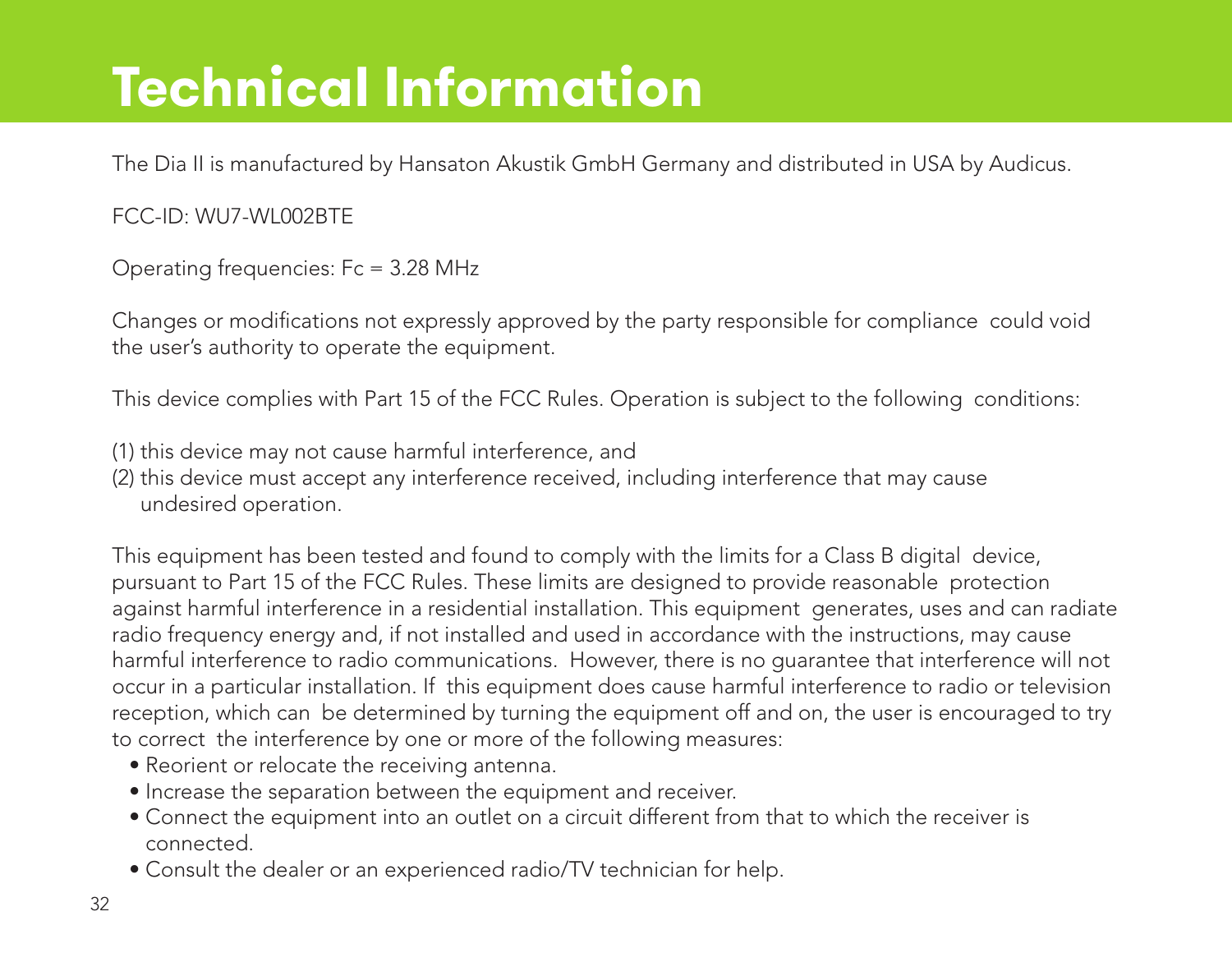### **Returns and Warranty**

The Audicus 100% Happiness Guarantee

If for any reason you are not satisfied with your Audicus hearing aid, you may return it within 45 days after ship date for a full refund of the original purchase price.

Note that we will not be able to maintain this guarantee if the hearing aid has been modified, tampered with, damaged or repaired by the user. Please see the return instructions on the Audicus website.

Manufacturer Warranty

All our hearing aids come with a full 12 month manufacturer guarantee that covers manufacturing defects. The guarantee will not be valid if the hearing aid has been modified or damaged by the user, if the serial number has been altered, or if repairs have been made without the consent and knowledge of Audicus.

If your hearing aid stops functioning correctly please contact us at Audicus.com, contact@audicus.com or 844-616-7284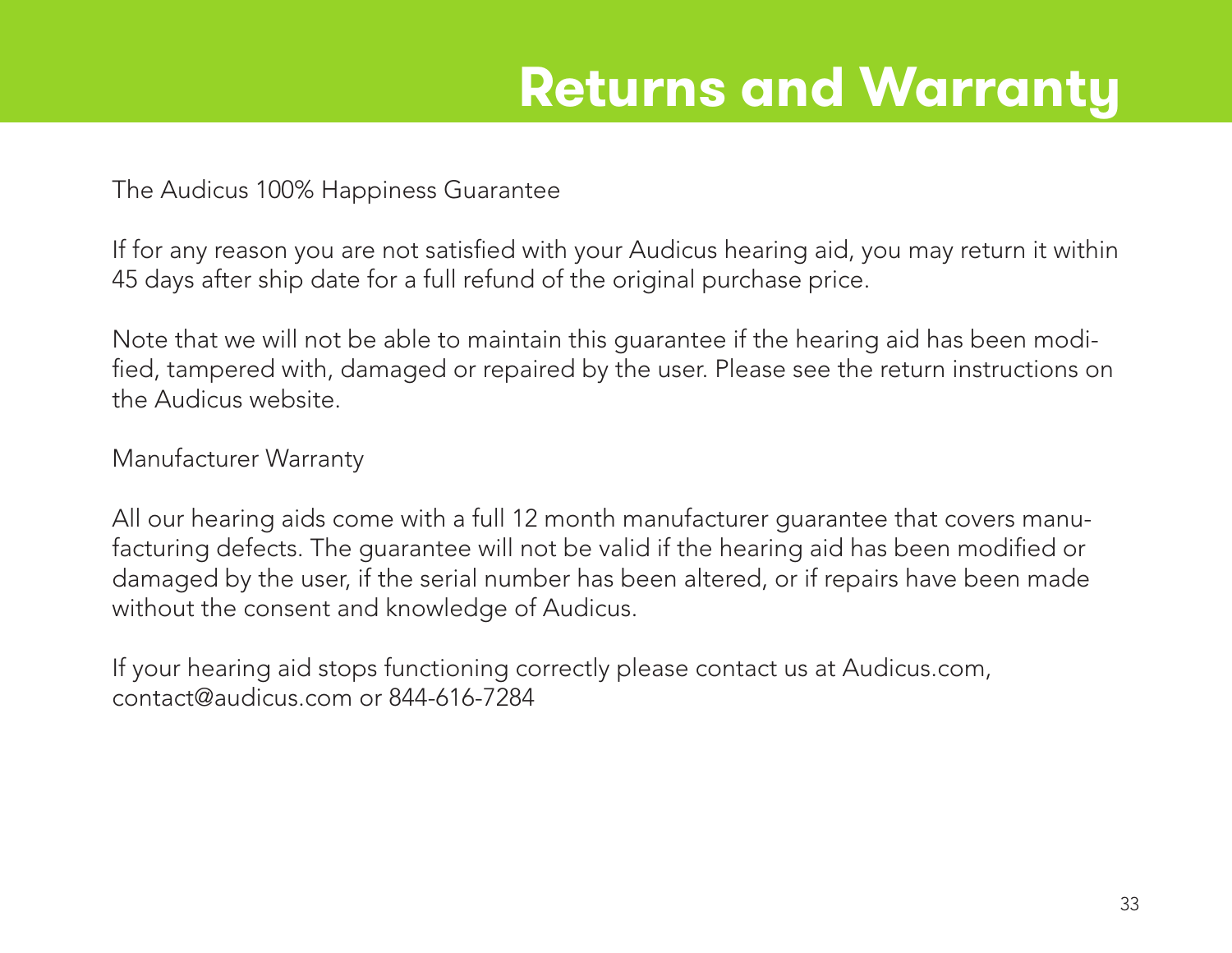# **FDA Information**

#### Use your hearing aid all day long

The best way to ensure better hearing is to practice listening with your hearing aids until you are able to wear them comfortably all day. Generally, infrequent use of the hearing aid does not provide you with the full benefit of amplification.

Your hearing aid will not restore normal hearing. Hearing aid will not prevent or improve hearing impairment resulting from a physiological condition. Hearing aid will help you to make better use of your residual hearing.

The use of hearing aids is only part of hearing rehabilitation; auditory training and lip reading instruction may be required as weIl.

#### Possible Side Effects

If you are experiencing discomfort, see your audiologist or hearing care professional immediately for modification of the hearing aid or earmold at the point of irritation. A hearing aid or earmold may cause an accelerated accumulation of cerumen (earwax). Also in rare cases, the otherwise nonallergenic material may cause a discharge from the ear, allergic reaction, or any other unusual condition. Please seek immediate consultation with a physician if these conditions occur.

#### Warning to Hearing Care Professionals

Hearing care professionals should advise a prospective hearing aid user to consult promptly with a licensed physician (preferably an ear specialist) before dispensing a hearing aid if the hearing care professional determines through inquiry, actual observation, or review or any other available information concerning the prospective user, that the prospective user has any of the following conditions:

(Continued on next page)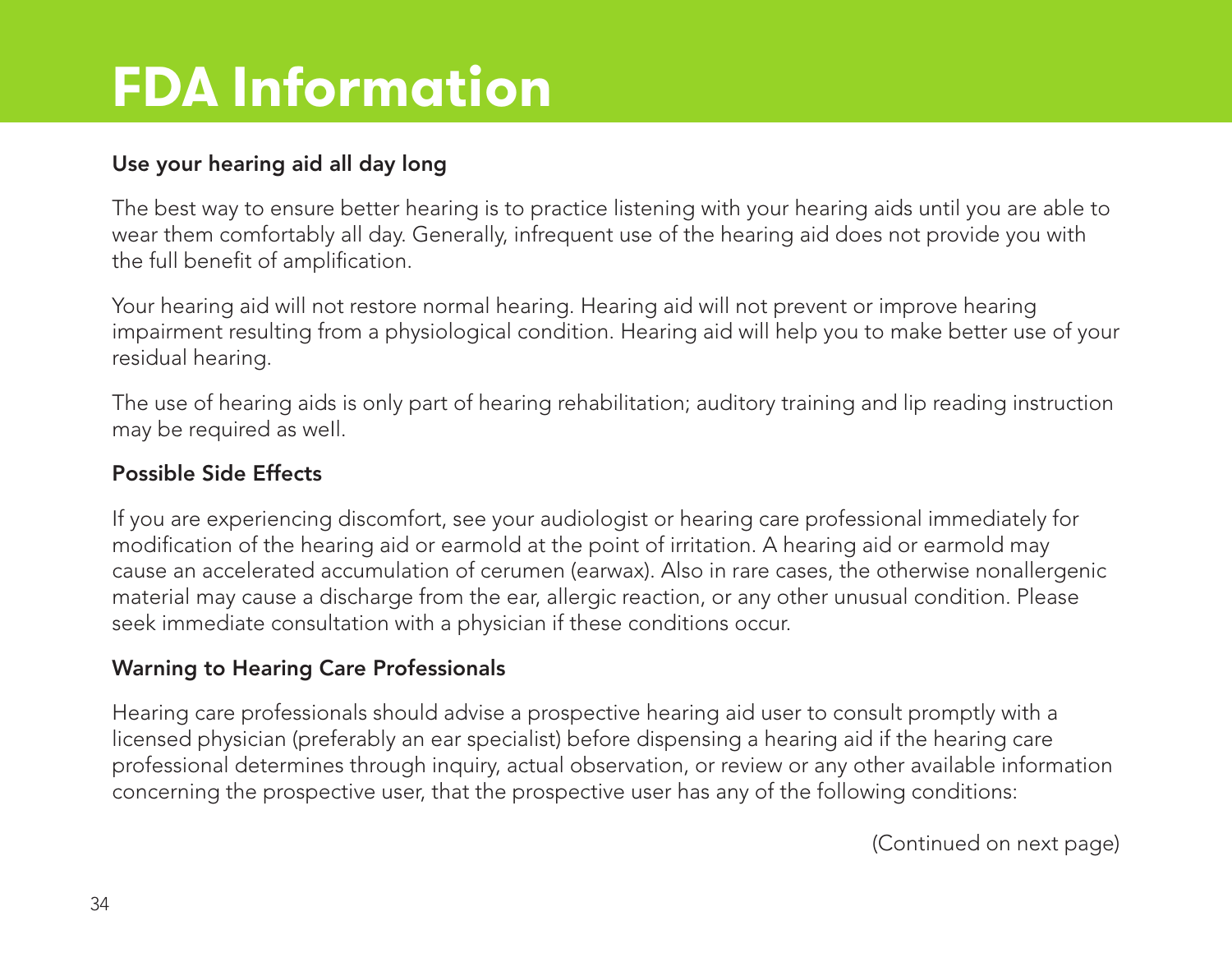# **FDA Information**

#### Warning to Hearing Care Professionals (continued):

- (i) Visible congenital or traumatic deformity of the ear.
- (ii) History of active drainage from the ear within the previous 90 days.
- (iii) History of sudden or rapidly progressive hearing loss within the previous 90 days.
- (iv) Acute or chronic dizziness.
- (v) Unilateral hearing loss of sudden or recent onset within the previous 90 days.
- (vi) Audiometric air-bone gap equal to or greater than 15 decibels at 500 hertz (Hz), 1000 Hz and 2000 Hz.
- (vii) Visible evidence of significant cerumen accumulation or a foreign body in the ear canal.
- (viii) Pain or discomfort in the ear. Special care should be exercised in selecting and fitting a

hearing aid whose maximum sound pressure level exceeds 132 decibels because there may be risk of impairing the remaining hearing of the hearing aid user.

#### Important Notice for Prospective Hearing Aid Users

Good health practice requires that a person with a hearing loss have a medical evaluation by a licensed physician (preferably a physician who specializes in diseases of the ear) before purchasing a hearing aid. Licensed physicians who specialize in diseases of the ear are often referred to as otolaryngologists, otologists, or otorhinolaryngologists. The purpose of medical evaluation is to assure that all medically treatable conditions that may affect hearing are identified and treated before the hearing aid is purchased.

Following the medical evaluation, the physician will give you a written statement that states that your hearing loss has been medically evaluated and that you may be considered a candidate for a hearing aid. The physician will refer you to an audiologist or a hearing care professional, as appropriate, for a hearing aid evaluation.

The audiologist or hearing care professional will conduct a hearing aid evaluation to assess your degree of hearing. The hearing aid evaluation will enable the audiologist or dispenser to select and fit a hearing aid to your individual needs.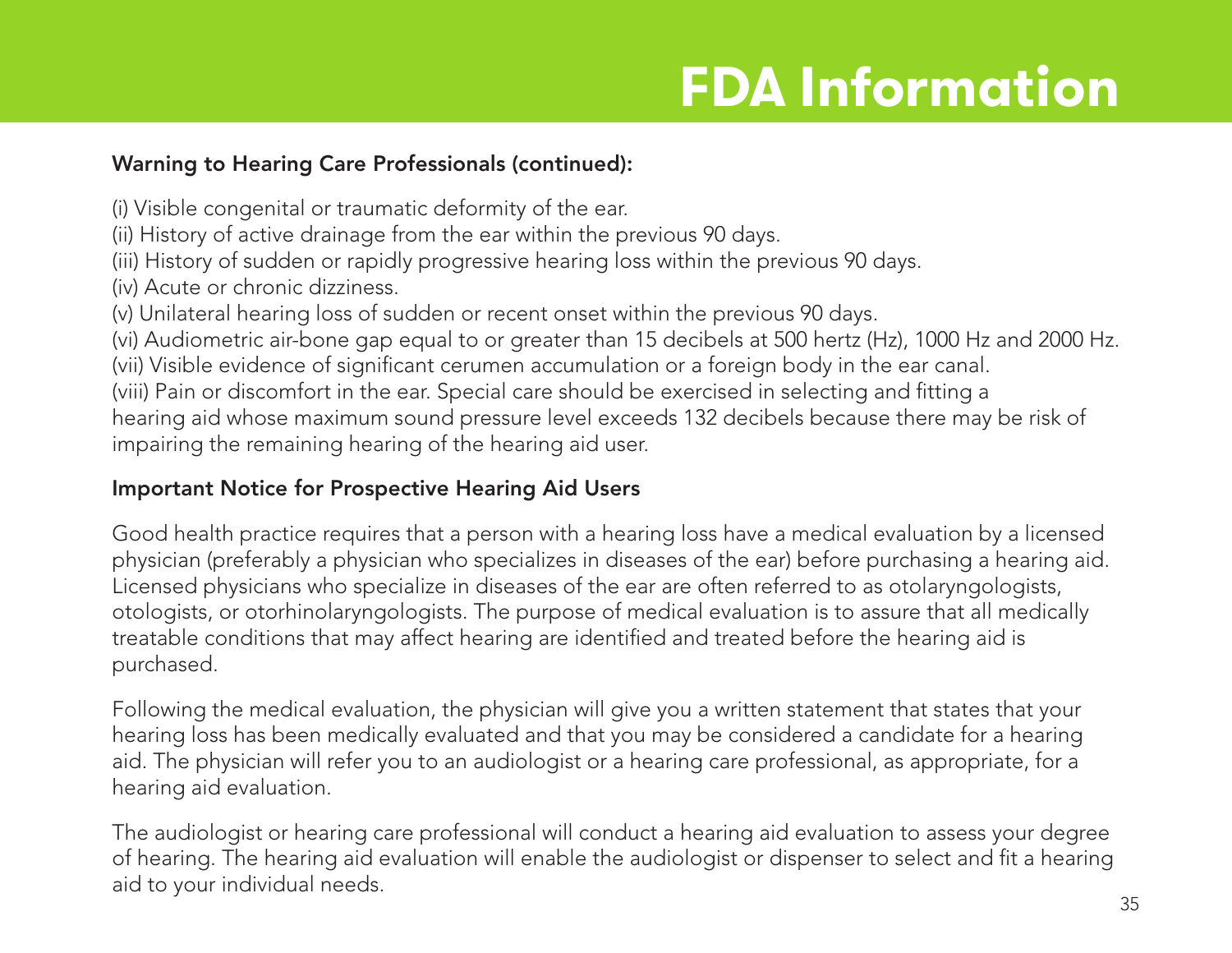# **FDA Information**

If you have reservations about your ability to adapt to amplification, you should inquire about the availability of a trial-rental or purchase-option program. Many hearing care professionals now offer programs that permit you to wear a hearing aid for a period of time for a nominal fee after which you may decide if you want to purchase the hearing aid.

Federal law restricts the sale of hearing aids to those individuals who have not obtained a medical evaluation from a licensed physician. Federal law permits a fully informed adult to sign a waiver statement declining the nominal fee after which you may decide if you want to purchase the hearing aid or medical evaluation for religious or personal beliefs that preclude consultation with a physician. The exercise of such waiver is not in your best interest and its use is strongly discouraged.

#### Children with Hearing Loss

In addition to seeing a physician for a medical evaluation, a child with hearing loss should be directed to an audiologist for evaluation and rehabilitation since hearing loss may cause problems in language development and the educational and social growth of a child. An audiologist is qualified by training and experience to assist in the evaluation and rehabilitation of a child with hearing loss.

Your hearing care professional can answer any questions you may have about the identifying code on your hearing aid.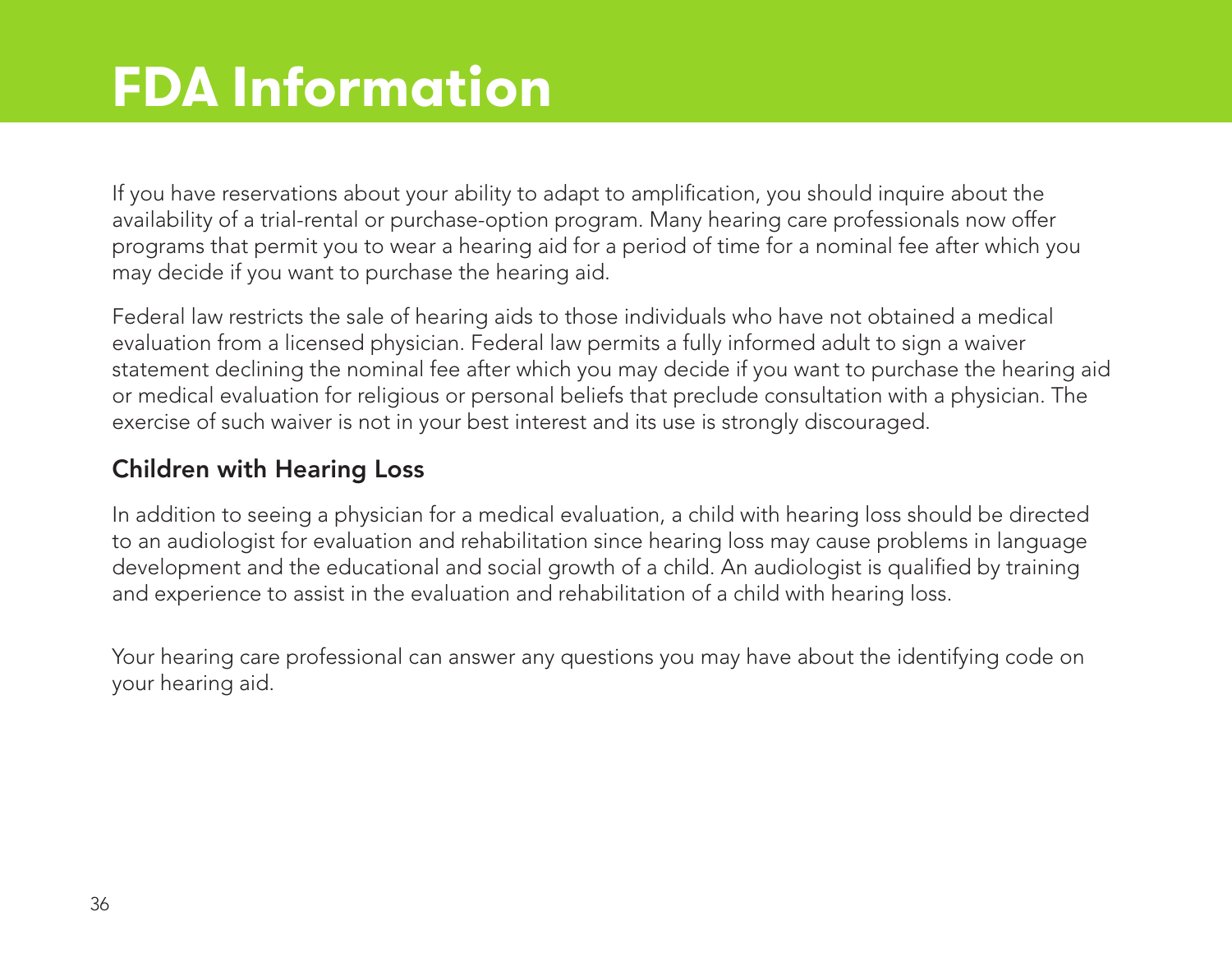# **Warnings and Side Effects**

#### Magnets

Magnets may interfere with medical devices (e.g., pacemakers and magnetic valves).

Use magnet only if confident of safe distance, e.g., 4 in. (10 cm) of pacemaker.

Keep magnets away from children; if swallowed seek medical attention immediately.

Magnets can disturb electrical devices and delete stored data.

Keep magnets away from computers, color monitors, television sets, CD, smartphone screens, video and audio discs, and other electronic equipment/devices.

#### Functionality

Your hearing aid has been set up so that changes in volume and programs are synchronized.

One remote can be coupled with a single or a pair of aids. If hearing aids are controlled by someone else's remote, please contact Audicus.

If you purchase a single aid and decide to order a second, you must send back the unit so that the aids can be coupled and synchronized; also include the remote control.

If you purchase a remote control after initial purchase, you must send the aid(s) back to Audicus so that they can be synchronized.

The performance of Bi-com/i-com 2 (the coupling technology) may be affected by electromagnetic interference, e.g. from a computer monitor or halogen lamp system controlled by a switching power supply.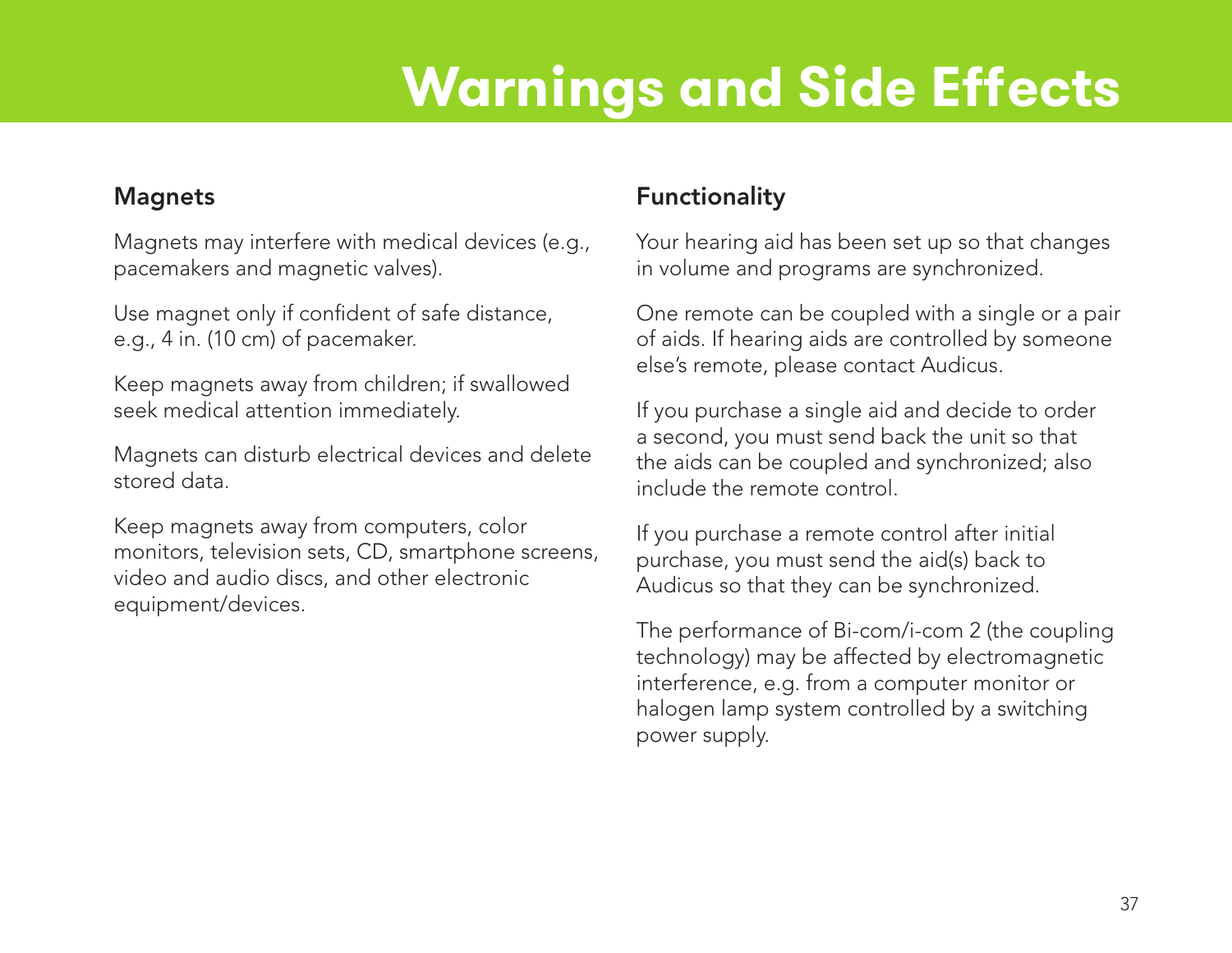# **Warnings and Side Effects**

#### Other Warnings

Audicus hearing aids are intended to improve hearing of hearing impaired persons. Diagnosis of hearing loss and prescription of hearing aid must be performed by a hearing health specialist (e.g., ENT specialist, audiologist, or hearing professional). They are not intended for anyone under 18 years of age.

Do not use your hearing aid or remote control in potentially explosive environments.

If you experience dizziness, drainage or bleeding from the ear, or sudden hearing loss, see your physician immediately.

Consult a licensed physician if you have ear canal blockage, a lasting ear infection or a plugged up feeling.

Consult a licensed physician if you have ringing in one or both ears within the last 90 days.

Keep hearing aids out of the reach of children and pets.

Hearing aids should be used only as directed and adjusted by your trained hearing aid professional.

A hearing aid may stop functioning, e.g. if the battery goes dead. You should be aware of this possibility, in particular if you are in traffic or otherwise depend on warning sounds.

Do not switch hearing aids between ears or allow others to wear or use your hearing systems.

Do not insert aid if foreign object is inside ear canal. If dome is stuck inside canal, seek a medical professional immediately.

Hearing aids will not restore normal hearing and will not prevent or improve a hearing impairment resulting from organic compounds.

In most cases, infrequent use of a hearing aid does not permit user to attain full benefit from it.

The use of the hearing aid is only part of hearing habilitation and may need to be supplemented by auditory training and instruction in lip reading.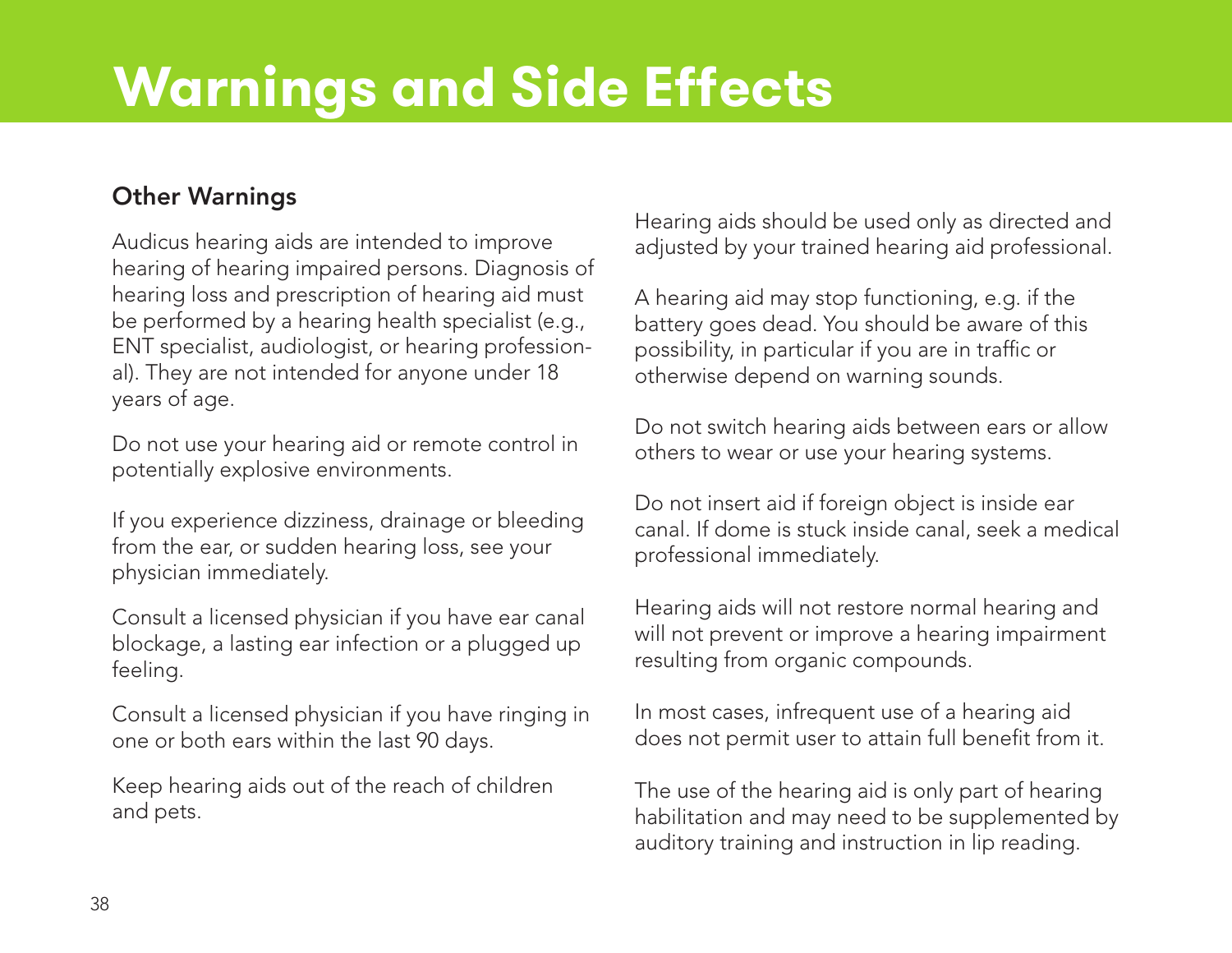#### **Contact Us**

Audicus, Inc.

115 W 27th St Floor 8 New York, NY 10001

(844) 616 7284

contact @audicus.com

www.audicus.com